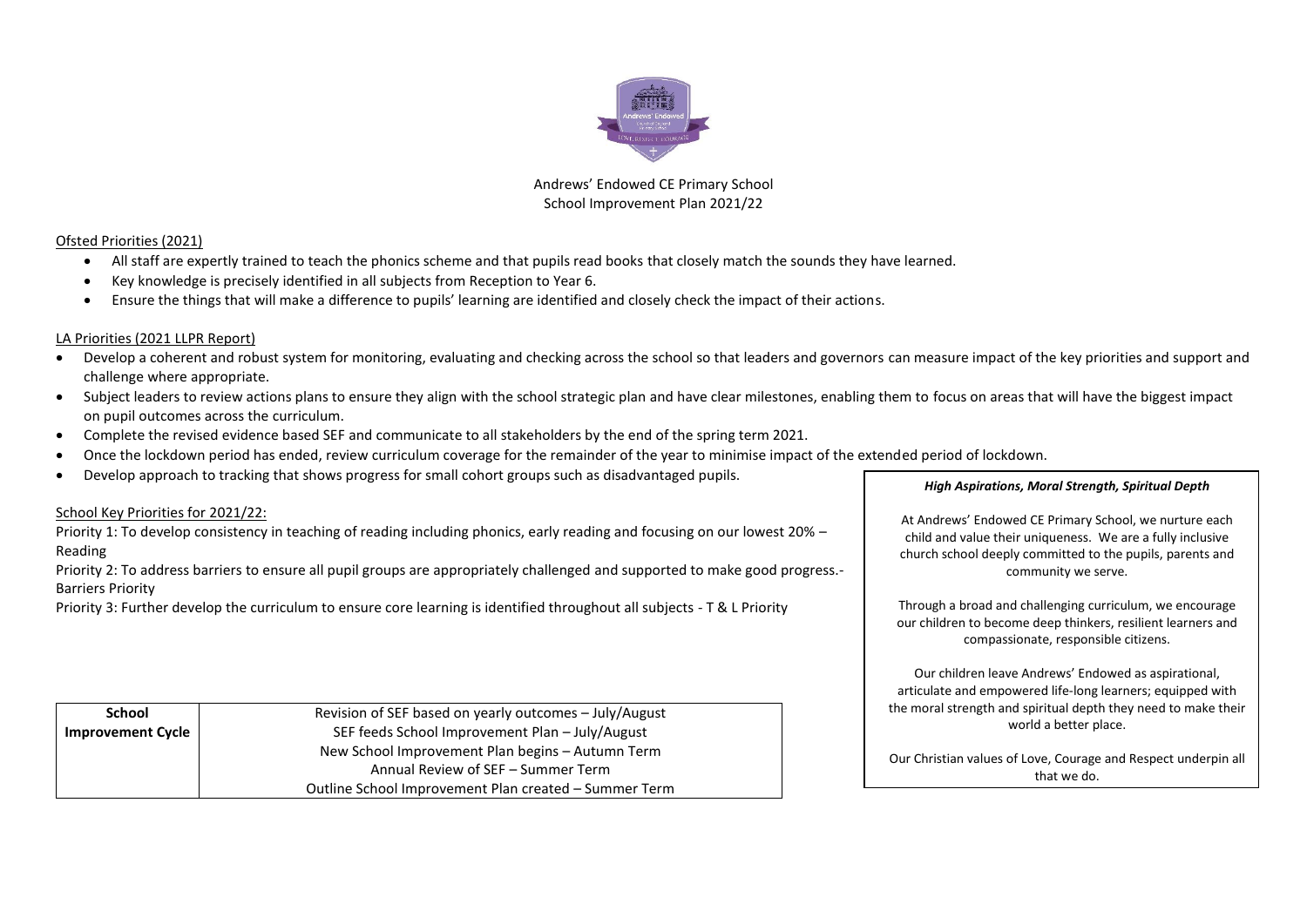**School Improvement Plan** 

#### **Priority 1: To develop consistency in teaching of reading including phonics, early reading and focusing on our lowest 20%**

Staff do not always follow the school's chosen phonics programme closely. This means that some pupils, especially those who struggle with reading, do not have the time, support and practice they need to become fluent readers. Leaders should ensure that all staff are expertly trained to teach the phonics scheme and that pupils read books that closely match the sounds they have learned.

**School Key Priorities for 2020/21: Key – Met On going need evidence to support mileston** 

Priority 1: To develop consistency in teaching of reading including phonics, early reading and focusing on our lowest 20% – Reading Priority 2: To address barriers to ensure all pupil groups are appropriately challenged and supported to make good progress- Barriers Priority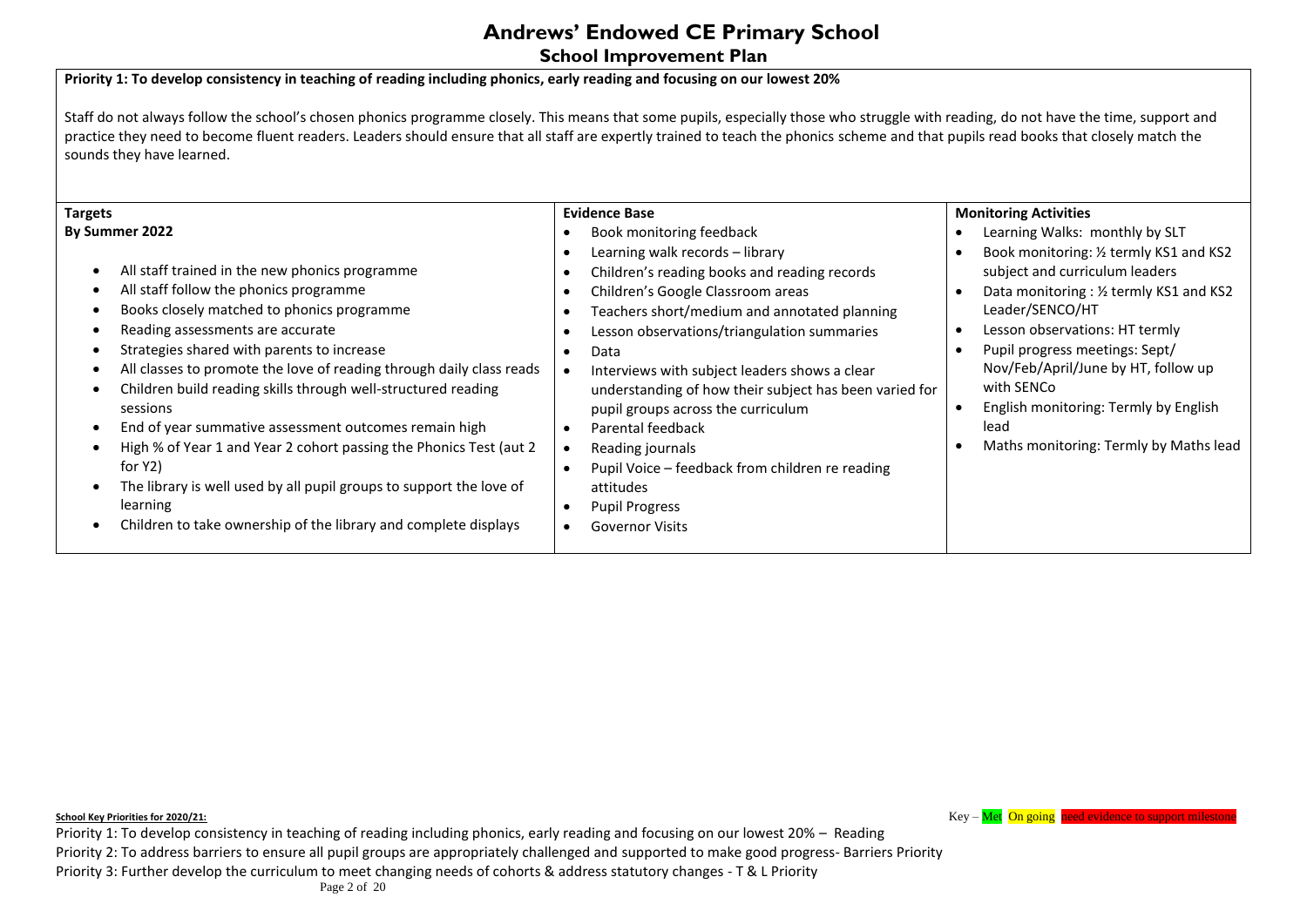### **Andrews' Endowed CE Primary School School Improvement Plan**

| Priority 1: To develop consistency in teaching of reading including phonics, early reading and focusing on our lowest 20%. |                                                                                                     |                     |                   |                                                                                                                           |                                                                                                                                                                                                                                                                                  |                                                                                                                                                                                                                                                                                                                                                              |  |  |
|----------------------------------------------------------------------------------------------------------------------------|-----------------------------------------------------------------------------------------------------|---------------------|-------------------|---------------------------------------------------------------------------------------------------------------------------|----------------------------------------------------------------------------------------------------------------------------------------------------------------------------------------------------------------------------------------------------------------------------------|--------------------------------------------------------------------------------------------------------------------------------------------------------------------------------------------------------------------------------------------------------------------------------------------------------------------------------------------------------------|--|--|
| <b>Success Criteria</b>                                                                                                    | <b>Key Actions</b>                                                                                  | Who is accountable? | <b>Monitoring</b> | Cost                                                                                                                      | <b>Milestones</b>                                                                                                                                                                                                                                                                | <b>Milestones</b>                                                                                                                                                                                                                                                                                                                                            |  |  |
|                                                                                                                            |                                                                                                     |                     | School/Govs       |                                                                                                                           | <b>End of Autumn</b>                                                                                                                                                                                                                                                             | <b>End of Spring</b>                                                                                                                                                                                                                                                                                                                                         |  |  |
| To equip staff with<br>the skills and<br>knowledge they<br>need to teach<br>children to be                                 | All staff trained in the new<br>phonics programme.                                                  | All Staff           | English<br>Lead   | <b>Training Sub</b><br>Letters and<br>Sounds £520<br>Y1 then £320<br>per annum                                            | The phonics<br>programme has been<br>chosen as a result of<br>our Phonics audit and<br>matches the needs<br>identified.                                                                                                                                                          | All staff to be trained in the<br>phonics programme.<br>Teachers and LSAs trained in<br>the delivery of the phonics.                                                                                                                                                                                                                                         |  |  |
| accomplished and<br>keen readers.                                                                                          |                                                                                                     | <b>KS1 Leaders</b>  | HT                | Subject Leader<br>Project time<br>$1.5$ hrs $x2$<br>£100                                                                  | Organisation of<br>streamed Phonics<br>groups, clearly identify<br>the roles and<br>responsibilities of the T<br>and the TA. Use of<br>'moving across'<br>language for the<br>children.                                                                                          | Children to be taught in<br>streamed Phonics groups for<br>half an hour on a daily basis<br>and accelerated progress is<br>evident.                                                                                                                                                                                                                          |  |  |
|                                                                                                                            | All staff follow the phonics<br>programme and adopt a<br>consistent pedagogy across<br>year groups. | All Staff           | HT                | <b>Staff Meeting</b><br>Spring 1 and<br>Spring 2<br>7 teachers<br>one hour<br>£188 per hour<br>- 2 sessions<br>total £376 | The structure of the<br>phonics sessions to be<br>developed where<br>teachers<br>take responsibility for:<br>word-reading skills $-$<br>both<br>phonic decoding skills<br>and the<br>quick recognition of<br>'common<br>exception words'<br>(tricky words) and<br>comprehension. | Teachers to plan the high<br>quality inclusive structure of<br>each session and ensure that<br>a consistent pedagogy across<br>year groups is shared that<br>focuses on word-reading<br>skills and comprehension.<br>Consistent pedagogy across<br>year groups is and adopted.<br>Phonic lessons are structured<br>with high quality inclusive<br>structure. |  |  |
|                                                                                                                            | Books closely matched to the<br>phonics programme.                                                  | KS1 Staff           | KS1<br>Leader     |                                                                                                                           | To complete the<br>organisation of the                                                                                                                                                                                                                                           | All banded books to be<br>organised into correct levels.                                                                                                                                                                                                                                                                                                     |  |  |

**School Key Priorities for 2020/21: Key – Met On going need evidence to support milestone**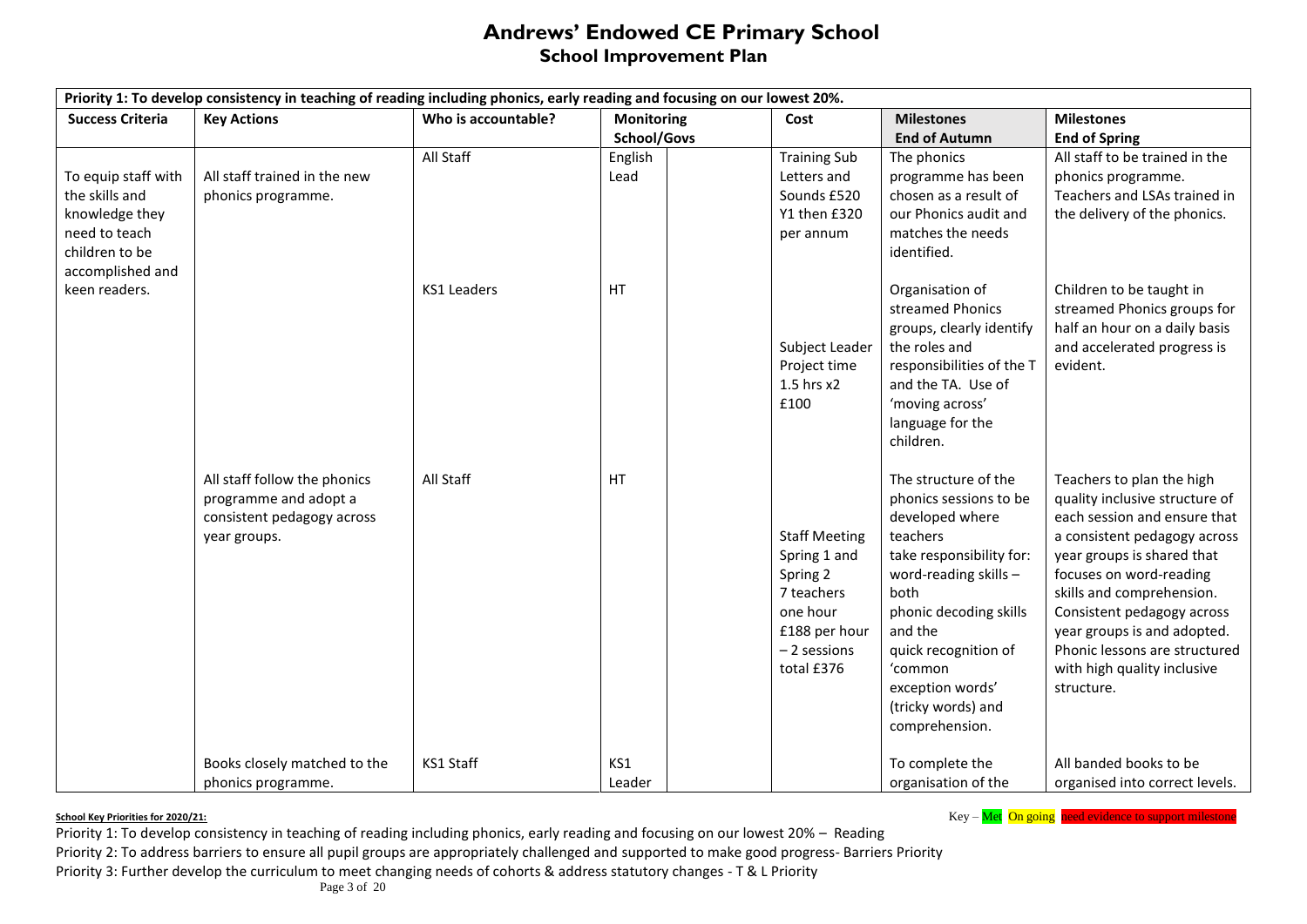### **School Improvement Plan**

|  |                     |         |                       | books up to Yellow     | All children reading from the |
|--|---------------------|---------|-----------------------|------------------------|-------------------------------|
|  |                     |         |                       | levels.                | correct levelled books.       |
|  |                     |         |                       | Assessment to be re-   | Assessment to be re-          |
|  | All Teachers        | KS      |                       | monitored at data drop | monitored at data drop        |
|  |                     | leaders |                       | points throughout      | points throughout 2021-22     |
|  |                     |         | x2 hours -            | 2021-22 (triangulation | (triangulation of teacher     |
|  |                     |         | £376                  | of teacher judgement,  | judgement, RS Comp results,   |
|  |                     |         |                       | RS Comp results, book  | book bands, hearing sample    |
|  |                     |         |                       | bands, hearing sample  | children read)                |
|  |                     |         |                       | children read)         | Teachers and teaching         |
|  |                     |         |                       |                        | assistants ensure that the    |
|  |                     | English | Observations          | Teachers and teaching  | lowest 20% of our readers     |
|  |                     | Leader  | $\frac{1}{2}$ day     | assistants ensure that | have their books read each    |
|  |                     |         | £107                  | the lowest 20% of our  | time before they take them    |
|  |                     |         |                       | readers are heard to   | home to ensure the children   |
|  |                     |         |                       | read at least 3 x a    | have practiced the words.     |
|  |                     |         |                       | week.                  |                               |
|  |                     |         |                       |                        | During reading opportunity    |
|  |                     |         |                       |                        | sessions such as Class        |
|  |                     |         | <b>Pupil Progress</b> |                        | readers and guided reading,   |
|  |                     |         | Sessions to           |                        | Teachers explicitly teach:    |
|  | <b>All Teachers</b> | HT      | focus on              |                        | knowledge about authors       |
|  |                     |         | strengths and         |                        | and books,                    |
|  |                     |         | areas in which        |                        | the language of books,        |
|  |                     |         | children need         |                        | reading stamina,              |
|  |                     |         | to develop.           |                        | choosing books.               |
|  |                     |         | 45 mins x7            |                        |                               |
|  |                     |         | Autumn                |                        | All Staff to have a good      |
|  |                     |         | Spring                |                        | knowledge of books to         |
|  |                     |         | Summer                | All teachers have a    | help meet the different       |
|  |                     |         | £422                  | strong grasp of where  | demands                       |
|  |                     |         |                       | every child is as a    | of the school curriculum and  |
|  |                     |         |                       | reader, both their     | to support                    |
|  |                     |         |                       | strengths and the      | pupils to choose books.       |
|  |                     |         |                       | areas in which they    | Against the long-term         |
|  |                     |         |                       | need to develop.       | overview, staff to identify   |
|  |                     |         |                       |                        | books that can be read by     |
|  |                     |         |                       |                        | children.                     |

**School Key Priorities for 2020/21: Key – Met On going need evidence to support milestone**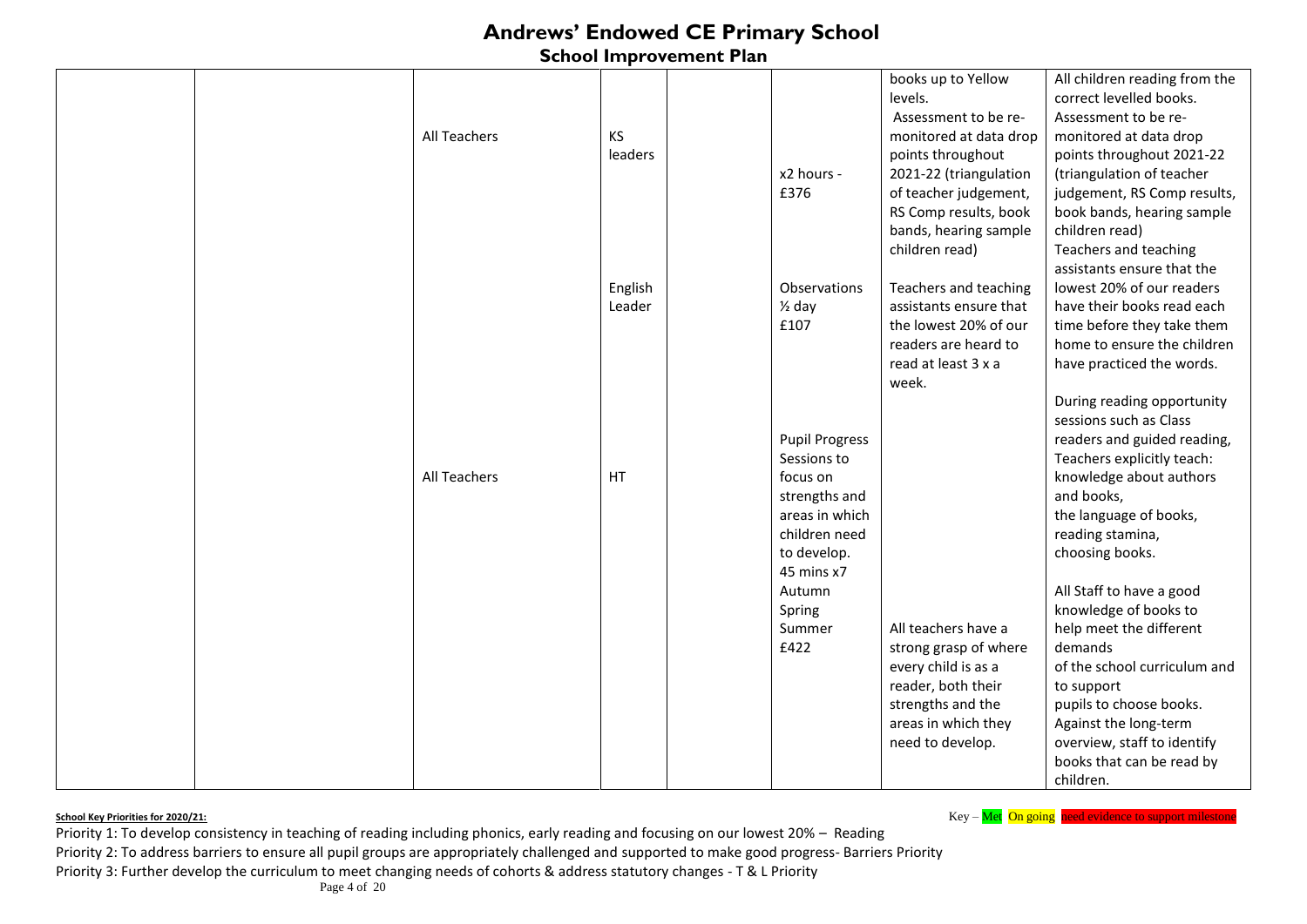### **School Improvement Plan**

| Making use of every            | All | English | 2 Forest          | Review the quality        | During Pupil Conferences,       |
|--------------------------------|-----|---------|-------------------|---------------------------|---------------------------------|
| opportunity the curriculum     |     | Leader  | School            | texts that we use         | Children are able to discuss    |
| offers to teach children to    |     |         | Sessions          | during English by         | the quality texts that have     |
| become life-long readers       |     |         | £100 per 4 hr     | updating LeMov's          | been used during English.       |
|                                |     | HT      | session £200      | <b>Reading Challenges</b> |                                 |
|                                |     |         |                   | which will provide        |                                 |
|                                |     |         | 1 Staff           | opportunities for         |                                 |
|                                |     |         | Meeting           | learning and              |                                 |
|                                |     |         | Spring            | reinforcing ensuring      |                                 |
|                                |     |         | Teachers £268     | there is evidence of      |                                 |
|                                |     |         |                   | Poetry being explored.    |                                 |
|                                |     |         | Pupil             |                           |                                 |
|                                | All | HT      | Conferences       |                           | Children have opportunities     |
|                                |     |         | 1 <sub>hr</sub>   |                           |                                 |
|                                |     |         |                   |                           | on a daily basis to interact    |
|                                |     |         | 26.84 per         |                           | with the text, develop their    |
|                                |     |         | hour for 1        |                           | understanding and their         |
|                                |     |         | teacher           |                           | critical thinking skills, and   |
|                                |     |         | Spring and        |                           | express opinions.               |
|                                |     |         | summer            |                           | All Teachers plan open          |
|                                |     |         |                   |                           | questions based on the text     |
|                                |     |         |                   |                           | driver.                         |
|                                |     |         |                   |                           |                                 |
|                                |     |         |                   |                           |                                 |
| All class rooms across the     | All | KS1     |                   |                           | Early Years and Year 1 class    |
| school provide a language-rich |     | Leader  |                   |                           | environments have role play     |
| curriculum and classroom       |     |         |                   |                           | areas that are based on         |
| environments that immerse      |     |         |                   |                           | stories the class have          |
| children in books and stories. |     |         |                   |                           | listened.                       |
|                                |     |         | Observations      |                           |                                 |
|                                | All | HT and  | $\frac{1}{2}$ day | Children have the         | Observation of a selection of   |
|                                |     | English | £148 x 2          | opportunity to share      | English lessons across the      |
|                                |     | Lead    | £296              | the texts they are        | school evidences the reading    |
|                                | All |         |                   | reading in class.         | curriculum for our children.    |
|                                |     | HT and  | £67 per hour,     |                           | Monitoring focuses on the       |
|                                |     | English | 6 x 30 min        |                           | following questions: • What     |
|                                |     | Lead    | sessions £202     |                           | is the quality of the teaching? |
|                                |     |         |                   |                           |                                 |
|                                |     |         |                   |                           | • What is the quality of        |
|                                |     |         |                   |                           | questioning? • How much         |

**School Key Priorities for 2020/21: Key – Met On going need evidence to support milestone** 

Priority 1: To develop consistency in teaching of reading including phonics, early reading and focusing on our lowest 20% – Reading Priority 2: To address barriers to ensure all pupil groups are appropriately challenged and supported to make good progress- Barriers Priority Priority 3: Further develop the curriculum to meet changing needs of cohorts & address statutory changes - T & L Priority

Page 5 of 20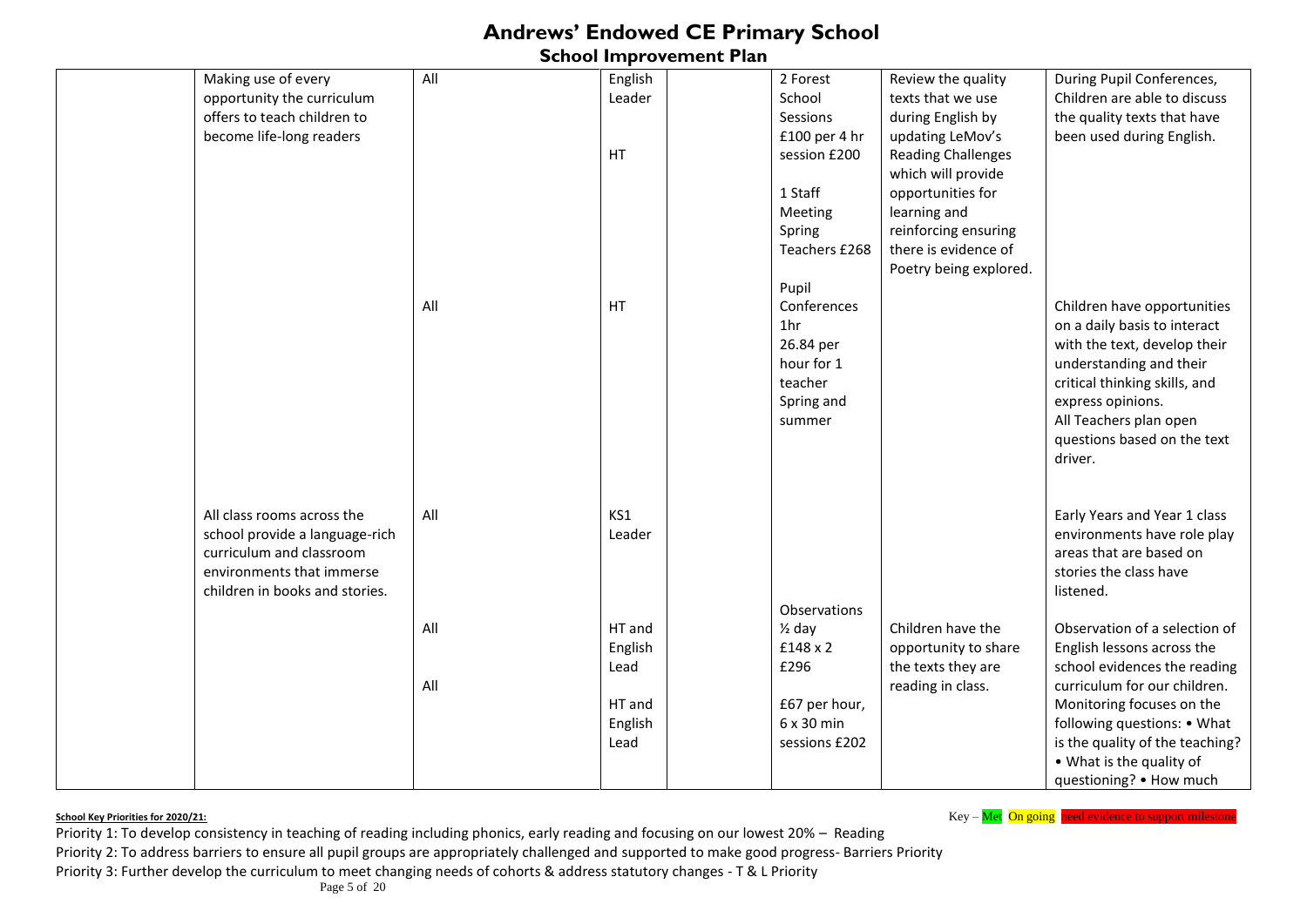### **School Improvement Plan**

|  |  |  | opportunity do children have     |
|--|--|--|----------------------------------|
|  |  |  | to discuss views and listen to   |
|  |  |  | the opinions of others? •        |
|  |  |  | How far do the pace and          |
|  |  |  | flexibility of the teaching help |
|  |  |  | to make sure that important      |
|  |  |  | points are considered and        |
|  |  |  | that all children are learning?  |
|  |  |  |                                  |
|  |  |  | All KS2 classes have a novel     |
|  |  |  | or fascinating non-fiction text  |
|  |  |  | shared on a daily basis.         |
|  |  |  |                                  |
|  |  |  | Children are given time to       |
|  |  |  | independently read, and the      |
|  |  |  | teachers support children to     |
|  |  |  | choose new books, answer         |
|  |  |  | questions about the texts        |
|  |  |  | and engage children in           |
|  |  |  | discussion.                      |

**School Key Priorities for 2020/21: Key – Met On going need evidence to support milestone** Priority 1: To develop consistency in teaching of reading including phonics, early reading and focusing on our lowest 20% – Reading Priority 2: To address barriers to ensure all pupil groups are appropriately challenged and supported to make good progress- Barriers Priority Priority 3: Further develop the curriculum to meet changing needs of cohorts & address statutory changes - T & L Priority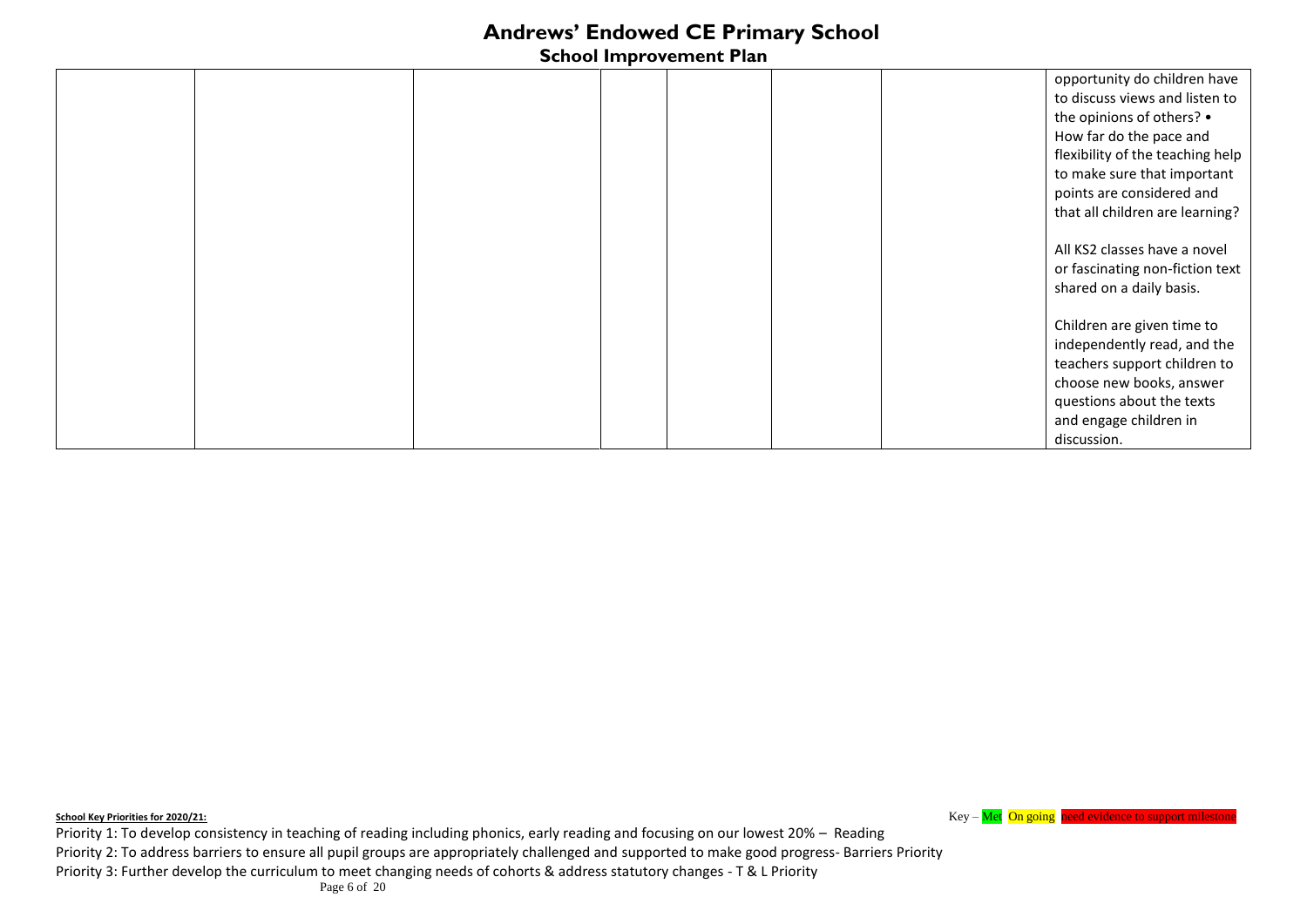### **School Improvement Plan**

| <b>Targets</b>                                                                                                                                                                                                                                                                                                                                                                                                                                                                                                                                                                                                                                                                                                                                                    | <b>Evidence Base</b>                                                                                                                                                                                                                                                                                                                                                                                                                                                                                                                                                          | <b>Monitoring Activities</b>                                                                                                                                                                                                                                                                                                                                                                                          |
|-------------------------------------------------------------------------------------------------------------------------------------------------------------------------------------------------------------------------------------------------------------------------------------------------------------------------------------------------------------------------------------------------------------------------------------------------------------------------------------------------------------------------------------------------------------------------------------------------------------------------------------------------------------------------------------------------------------------------------------------------------------------|-------------------------------------------------------------------------------------------------------------------------------------------------------------------------------------------------------------------------------------------------------------------------------------------------------------------------------------------------------------------------------------------------------------------------------------------------------------------------------------------------------------------------------------------------------------------------------|-----------------------------------------------------------------------------------------------------------------------------------------------------------------------------------------------------------------------------------------------------------------------------------------------------------------------------------------------------------------------------------------------------------------------|
| By Summer 2022<br>Gaps closing for pupil groups<br>Assessment structure embedded<br>Teachers are confident to analyse diagnostic assessments and plan<br>interventions to meet the needs of pupil groups.<br>Pupil progress meetings are having an impact<br>Planning will show variation, embedded over time<br>End of year summative assessment outcomes remain high<br>High % of Year 2 cohort passing the Phonics Test (aut 2 for Y2)<br>Use of resources and learning environments well used by all pupil<br>groups to support learning<br>Pupils are able to articulate the impact they have had on their<br>learning journeys<br>Pupils feel their voices have been heard<br>Handwriting consistent throughout the school<br>Spelling and Grammar<br>Maths | Book monitoring feedback<br>Learning walk records<br>Children's books<br>Children's Google Classroom areas<br>Tapestry records<br>Teachers short/medium and annotated planning<br>Lesson observations/triangulation summaries<br>Data<br>Interviews with subject leaders shows a clear<br>understanding of how their subject has been varied for<br>pupil groups across the curriculum<br><b>HIAS Visit reports</b><br>Parental feedback<br>Reading journals<br>Pupil Voice - feedback from children re remote<br>learning<br><b>Pupil Progress</b><br><b>Governor Visits</b> | Learning Walks: monthly by SLT<br>Book monitoring: 1/2 termly KS1 and KS2<br>subject and curriculum leaders<br>Data monitoring : 1/2 termly KS1 and KS2<br>٠<br>Leader/SENCO/HT<br>Lesson observations: HT termly<br>٠<br>Pupil progress meetings: Sept/<br>$\bullet$<br>Nov/Feb/April/June by HT, follow up<br>with SENCo<br>English monitoring: Termly by English<br>lead<br>Maths monitoring: Termly by Maths lead |

**School Key Priorities for 2020/21: Key – Met On going need evidence to support milestone** 

Priority 1: To develop consistency in teaching of reading including phonics, early reading and focusing on our lowest 20% – Reading Priority 2: To address barriers to ensure all pupil groups are appropriately challenged and supported to make good progress- Barriers Priority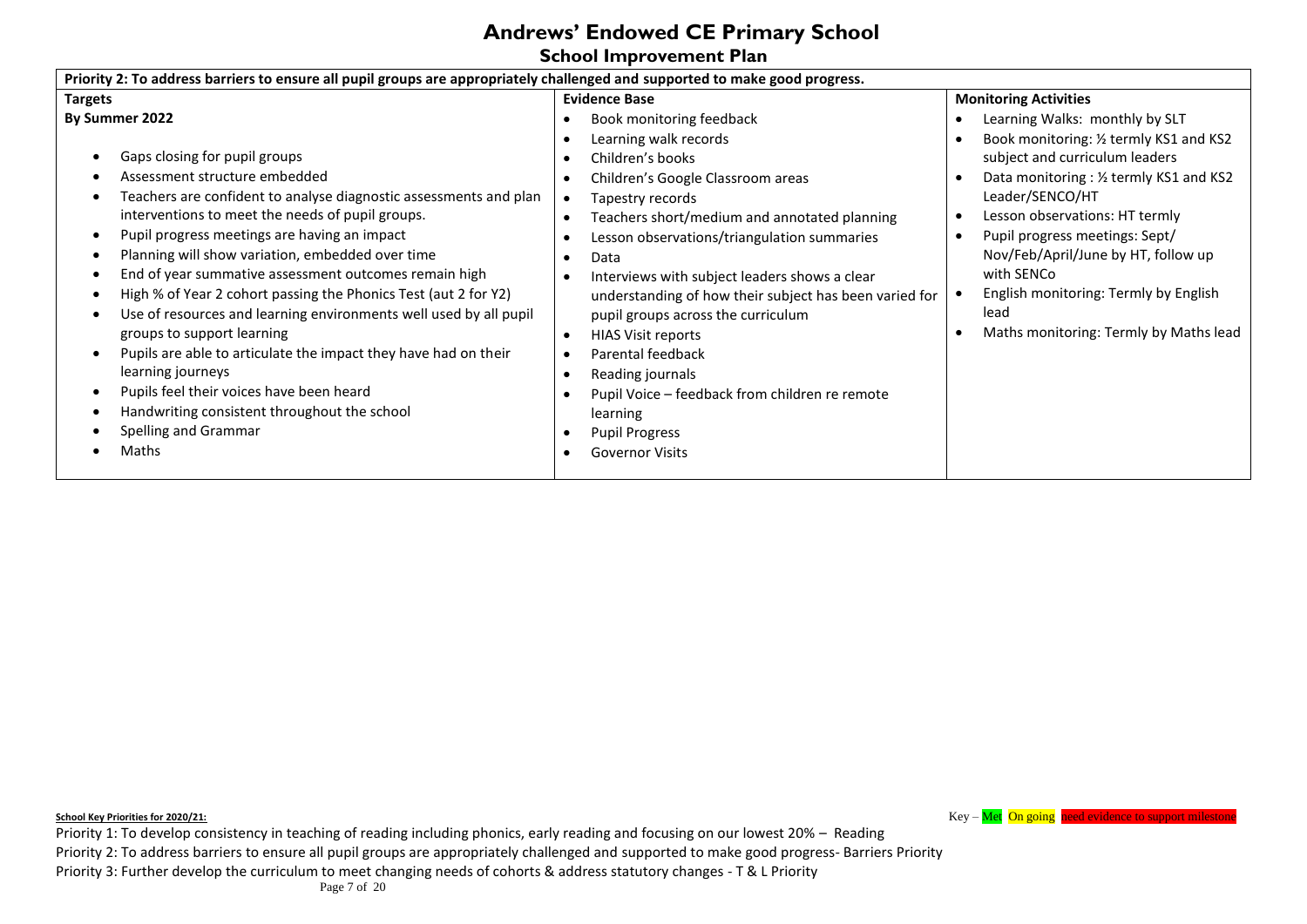### **Andrews' Endowed CE Primary School School Improvement Plan**

| Priority 2: To address barriers to ensure all pupil groups are appropriately challenged and supported to make good progress. |                                                                                                                                                                                                        |                                |                   |               |                                  |                                                                                                                                                                                                                                   |                                                                                                                                                                                                                                      |  |
|------------------------------------------------------------------------------------------------------------------------------|--------------------------------------------------------------------------------------------------------------------------------------------------------------------------------------------------------|--------------------------------|-------------------|---------------|----------------------------------|-----------------------------------------------------------------------------------------------------------------------------------------------------------------------------------------------------------------------------------|--------------------------------------------------------------------------------------------------------------------------------------------------------------------------------------------------------------------------------------|--|
| <b>Success Criteria</b>                                                                                                      | <b>Key Actions</b>                                                                                                                                                                                     | Who is accountable?            | <b>Monitoring</b> |               | Cost                             | <b>Milestones</b>                                                                                                                                                                                                                 | <b>Milestones</b>                                                                                                                                                                                                                    |  |
|                                                                                                                              |                                                                                                                                                                                                        |                                | School/Govs       |               |                                  | <b>End of Autumn</b>                                                                                                                                                                                                              | <b>End of Spring</b>                                                                                                                                                                                                                 |  |
| Planning will show                                                                                                           | All subject leaders to identify                                                                                                                                                                        | Subject Leaders and Class      | <b>SLT</b>        | Subject Leads | <b>Staff Meeting:</b>            | Subject leaders have                                                                                                                                                                                                              | Long term planning shows                                                                                                                                                                                                             |  |
| variation,                                                                                                                   | adaptations to the curriculum.                                                                                                                                                                         | Teachers                       |                   | presentations | 2+ KS staff                      | worked with class                                                                                                                                                                                                                 | adaptations for all pupil                                                                                                                                                                                                            |  |
| embedded over                                                                                                                |                                                                                                                                                                                                        |                                |                   | to Govs $-$   | meetings                         | teachers to make                                                                                                                                                                                                                  | groups.                                                                                                                                                                                                                              |  |
| time                                                                                                                         |                                                                                                                                                                                                        |                                |                   | rolling cycle | £187 per hour                    | adaptations for pupil                                                                                                                                                                                                             |                                                                                                                                                                                                                                      |  |
|                                                                                                                              |                                                                                                                                                                                                        |                                |                   | through year  |                                  | groups.                                                                                                                                                                                                                           |                                                                                                                                                                                                                                      |  |
|                                                                                                                              | Focus for Subject Leaders-<br>Ensure support for sufficient<br>detail and for high quality MTP<br>for foundation subjects and<br>high quality STP for Core<br>Subjects leading to quality<br>outcomes. |                                |                   |               |                                  | Teachers are confident<br>with adaptations in<br>their planning and<br>meeting the needs of<br>their class.<br>High quality MTP/STP<br>is in place showing all<br>groups have been<br>planned for and key<br>language identified. | Children are engaged in the<br>curriculum, progress is<br>evident in books and PPG<br>and SEN children are able to<br>explain their learning.<br>All class teachers have<br>identified adaptations and<br>sequenced coverage in MTP. |  |
|                                                                                                                              | Subject Leads monitor the<br>assessment of their curriculum<br>area.                                                                                                                                   |                                |                   |               |                                  | Clear expectations of<br>assessment across all<br>subjects.                                                                                                                                                                       | Specific tasks and questions<br>are planned for across the<br>curriculum to support<br>assessment.                                                                                                                                   |  |
| Assessment<br>structure                                                                                                      |                                                                                                                                                                                                        |                                |                   |               |                                  |                                                                                                                                                                                                                                   | Subject Leads report<br>showing progression in their<br>curriculum area including<br>analysing the achievement of<br>specific pupil groups.                                                                                          |  |
| embedded<br>Gaps closing for<br>pupil groups                                                                                 | Rigorous and effective<br>Diagnostic assessment.                                                                                                                                                       | <b>Class Teachers</b><br>SENCo | Maths             |               | INSET time: 1/2<br>day<br>£1,675 | % of children reaching<br>ARE+ in White Rose<br>tests at end of Aut 2<br>shows increase from                                                                                                                                      | ARE to 80% and GDS to 27%<br>% in White Rose tests for<br>KS1 children.                                                                                                                                                              |  |

**School Key Priorities for 2020/21: Key – Met On going need evidence to support milestone**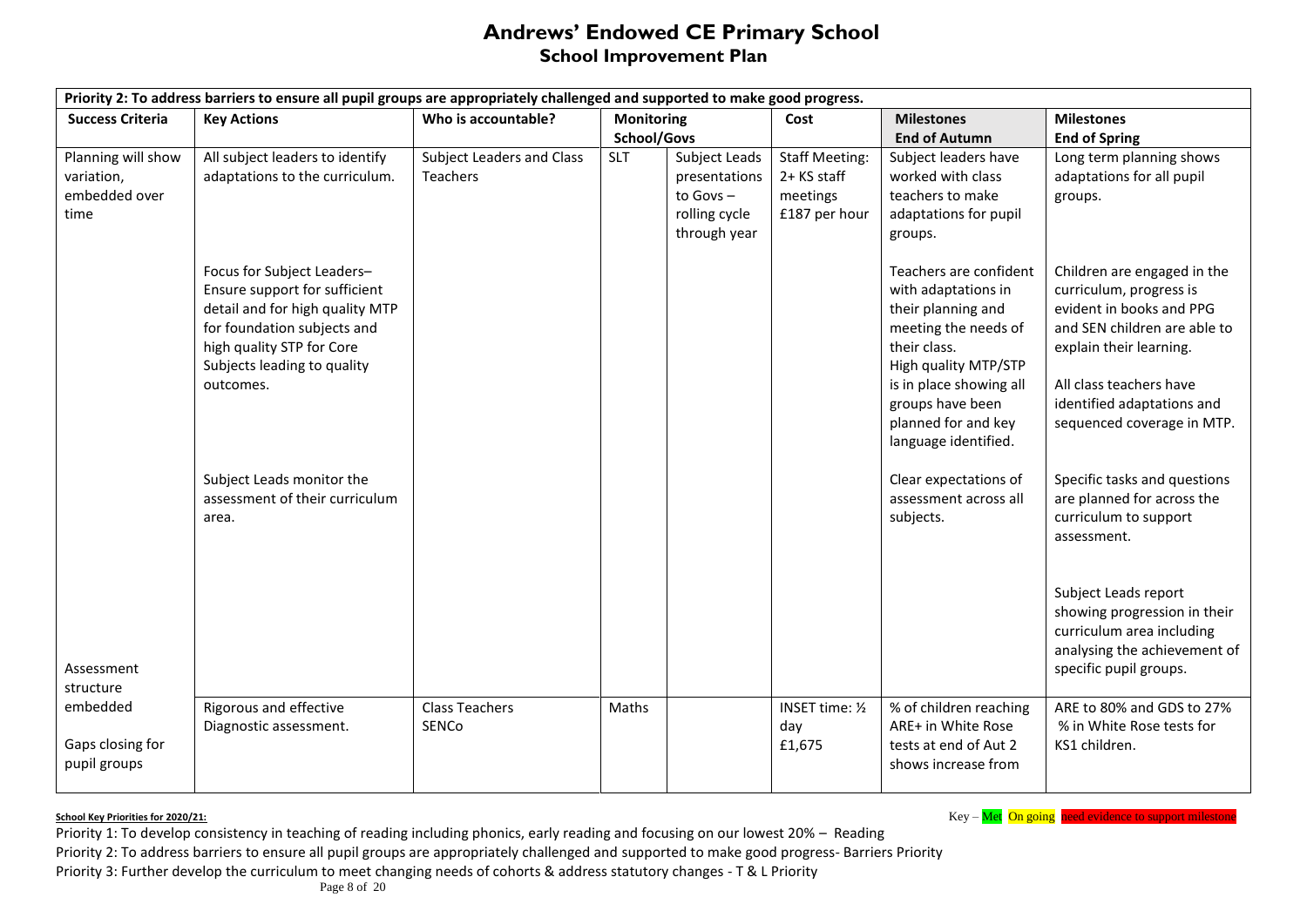### **School Improvement Plan**

| Evidence through<br>internal data<br>End of year<br>summative<br>assessment<br>outcomes                                                       |                                                                                                            |                                                                                                                                               | English<br>SENCo | 2 staff<br>meetings 7<br>teachers for<br>one hour £187 | Sum 2 (previous year)<br>Use of class stories.<br>Teachers analyse<br>assessments at<br>identified milestones<br>and identify how<br>children need to be<br>supported further.                      | ARE to 84% and GDS to 29%<br>in White Rose tests for KS2<br>children.<br>SWST and Rising Stars reflect<br>improvements in spelling<br>On track for Summer 170%<br>of cohort age appropriate,<br>Summer 2 85% of cohort age<br>appropriate    |
|-----------------------------------------------------------------------------------------------------------------------------------------------|------------------------------------------------------------------------------------------------------------|-----------------------------------------------------------------------------------------------------------------------------------------------|------------------|--------------------------------------------------------|-----------------------------------------------------------------------------------------------------------------------------------------------------------------------------------------------------|----------------------------------------------------------------------------------------------------------------------------------------------------------------------------------------------------------------------------------------------|
|                                                                                                                                               | To strengthen the evaluation of<br>the impact of interventions<br>using wide range of evidence.            | <b>Class Teachers</b><br><b>SENCO</b>                                                                                                         |                  |                                                        | Teachers know what<br>children know and<br>what gaps exist in their<br>learning.<br>Class Stories Data has<br>been identified.<br>Different layers of<br>support completed and<br>evaluated.        | SEN group and PPG % have<br>shown progress and is<br>evidenced in the internal<br>data.<br>Class Stories show smaller<br>gaps between identified pupil<br>group.                                                                             |
| Phonics Test (aut 2<br>for Y2)<br>Use of resources<br>and learning<br>environments well<br>used by all pupil<br>groups to support<br>learning | <b>Continue Phonics action</b><br>research project to effect<br>positive change in phonics<br>percentages. | CM to disseminate<br>information to Y1 teacher<br>and to use coaching model<br>through the month of<br>September.<br>Y1 team supported by SLT | KS1<br>Lead      | 4 x 1/2 days for<br><b>CM</b><br>£184                  | Year 1 teacher has had<br>weekly coaching during<br>the month of<br>September, focusing<br>on the Phonics action<br>research project.<br>Phonic results in year 2<br>at end of Autumn term<br>(92%) | Phonics results at end of<br>Spring show children on track<br>for target (92%) at end of<br>year.<br>Phonics results at end of<br>Spring show children on track<br>for target (End of Summer 2<br>Y2 Phonics 97 %pass<br>Y1 Phonics 92% pass |

**School Key Priorities for 2020/21: Key – Met On going need evidence to support milestone**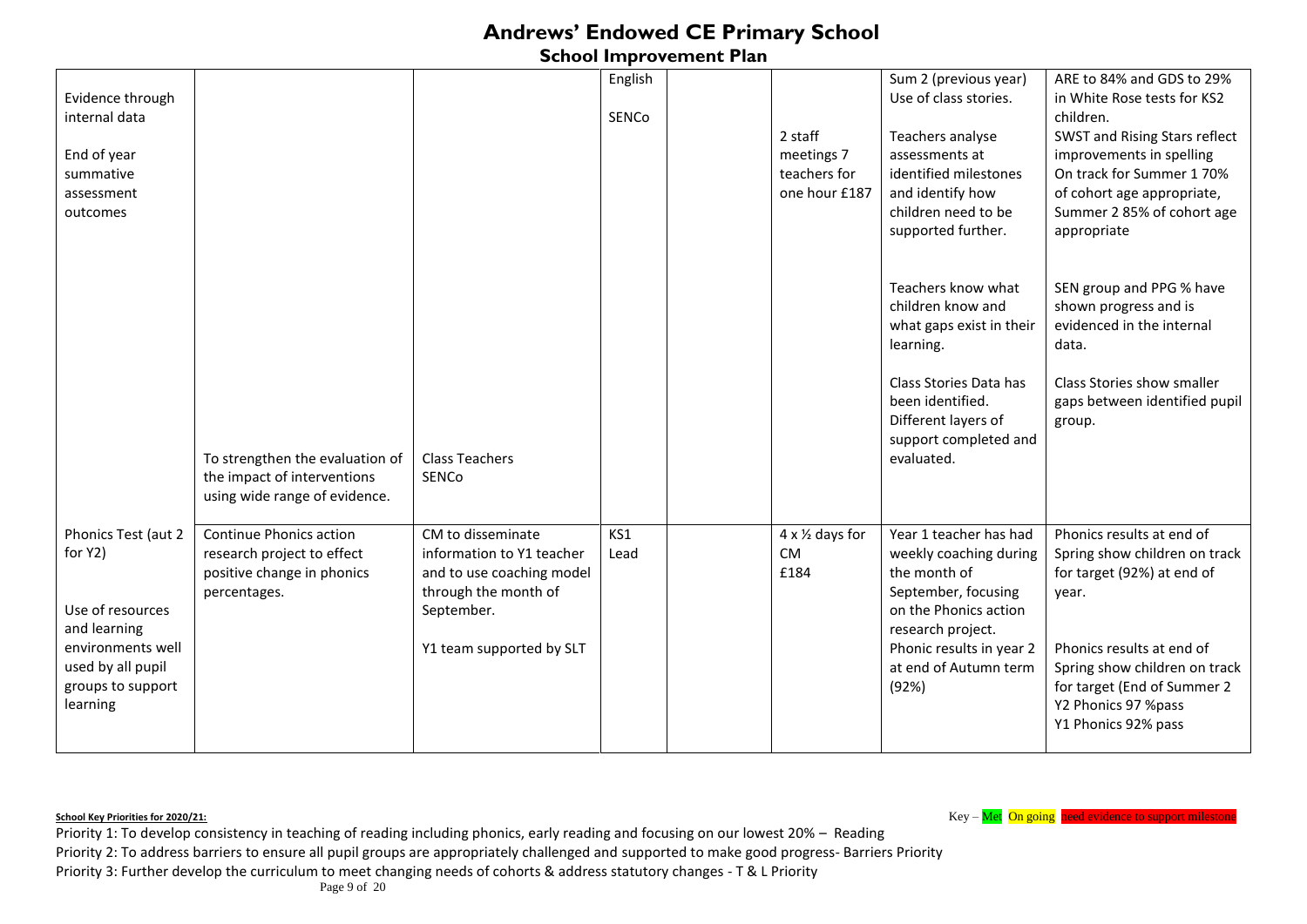**School Improvement Plan** 

| Pupil progress           | Embed the                  | SENCO                  | HT | SENCo Leads   | <b>INSET</b>    | <b>Pupil Progress</b>    | Evaluated targeted plans       |
|--------------------------|----------------------------|------------------------|----|---------------|-----------------|--------------------------|--------------------------------|
| meetings are             | graduated approach of the  | <b>CT</b>              |    | presentations | Sessions-The    | meetings and             | discussed during Pupil         |
| having an impact.        | 'assess, plan, do, review' |                        |    | to Govs. SEN  | Graduated       | documentation            | Progress Meetings document     |
| <b>English and Maths</b> | approach.                  |                        |    | Report        | approach and    | evidences children's     | progress in children's         |
| Leaders reported         |                            |                        |    | completed.    | Pupil           | gaps in their learning   | learning.                      |
| progress made            |                            |                        |    |               | Passport.       | and identifies           |                                |
| from Outcomes            |                            |                        |    |               |                 | interventions or         |                                |
| Summary Plan.            |                            |                        |    |               | £1,675 for half | actions to be taken.     |                                |
|                          |                            |                        |    |               | day, £3,350     |                          |                                |
|                          |                            |                        |    |               | for a whole     | Pupil Passports targets  |                                |
|                          |                            |                        |    |               | day (all staff) | have been audited        |                                |
|                          |                            |                        |    |               |                 | following CPD.           |                                |
|                          |                            |                        |    |               |                 | Proforma has been        |                                |
|                          |                            |                        |    |               |                 | changed into Pupil       |                                |
|                          |                            |                        |    |               |                 | Passports.               |                                |
|                          |                            |                        |    |               |                 |                          |                                |
|                          |                            |                        |    |               |                 | Parent and pupil voice   | Parents consulted about the    |
|                          |                            |                        |    |               |                 | is evident in Pupil      | next cycle of Pupil Passport   |
|                          |                            |                        |    |               |                 | Passports.               | targets.                       |
|                          |                            |                        |    |               |                 |                          |                                |
|                          |                            |                        |    |               |                 | Targeted plans in place  | Effective evaluation of        |
|                          |                            |                        |    |               |                 | for focused              | existing interventions is in   |
|                          |                            |                        |    |               |                 | interventions            | place.                         |
|                          |                            |                        |    |               |                 | supported by SENCo.      |                                |
|                          |                            |                        |    |               |                 |                          |                                |
|                          |                            |                        |    |               |                 | Maths and English        | Scaffolding has been refined   |
|                          |                            |                        |    |               | £61.24 per      | plans clearly shows      | after professional discussions |
|                          |                            | Maths and English Lead |    |               | hour $-6x1$     | scaffolding for specific | between Subject leaders and    |
|                          |                            | <b>CT</b>              |    |               | Autumn, 6 x 1   | pupil groups.            | Class teachers.                |
|                          |                            |                        |    |               | Spring £734     |                          |                                |
|                          |                            |                        |    |               |                 | Holistic pictures of the | Holistic pictures have been    |
|                          |                            |                        |    |               |                 | SEND and the PPG         | used to document effective     |
|                          |                            | SENCO                  |    |               |                 | pupil's learning needs   | strategies for the pupils.     |
|                          |                            | <b>CT</b>              |    |               |                 | has gathered             |                                |
|                          |                            |                        |    |               |                 | information from         |                                |
|                          |                            |                        |    |               |                 | several sources, such    |                                |
|                          |                            |                        |    |               |                 | as the                   |                                |
|                          |                            |                        |    |               |                 |                          |                                |

**School Key Priorities for 2020/21: Key – Met On going need evidence to support milestone**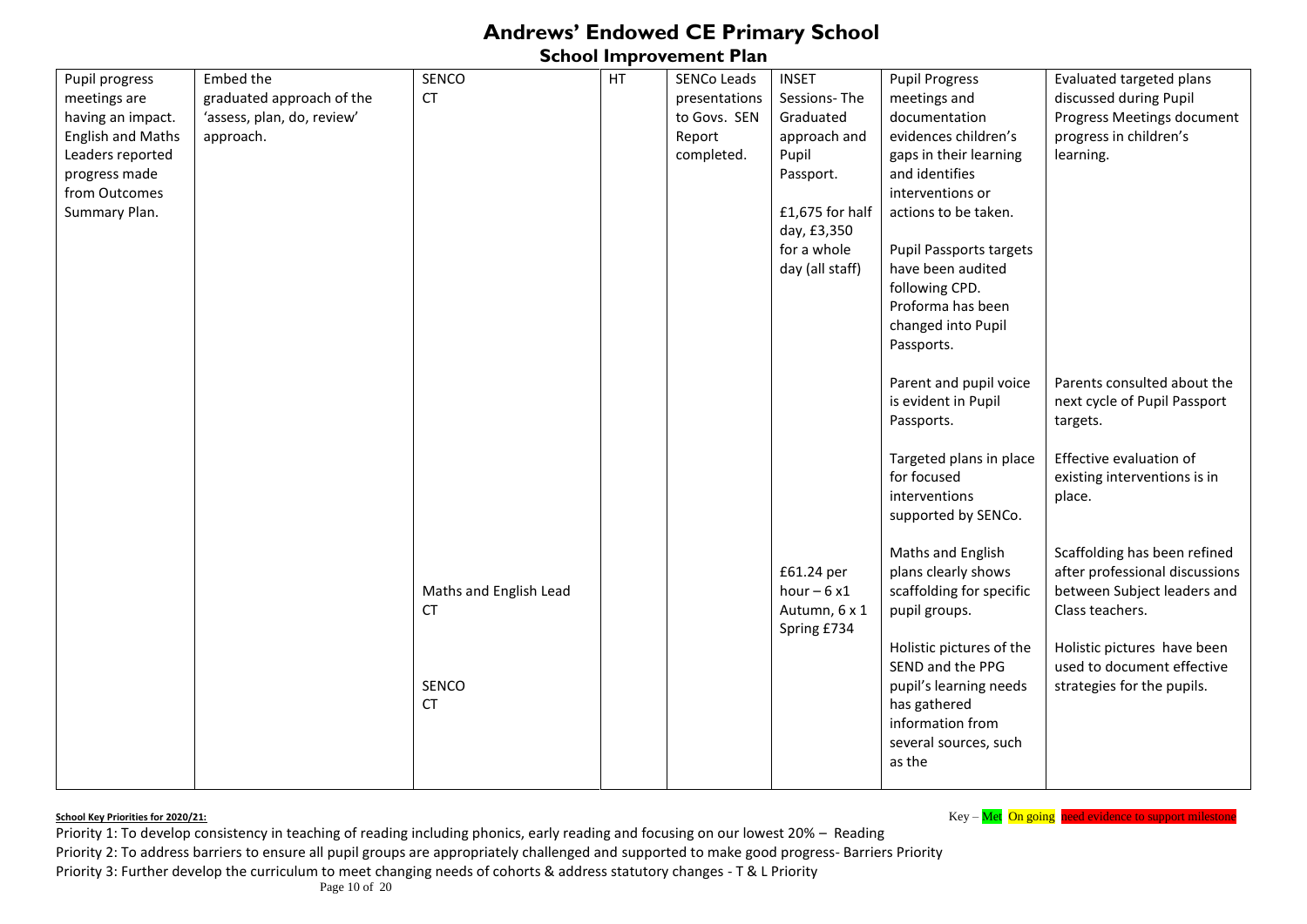#### **School Improvement Plan**

|                             |       |    |                        | pupil, parents and      |                                |
|-----------------------------|-------|----|------------------------|-------------------------|--------------------------------|
|                             |       |    |                        | carers, colleagues, and |                                |
|                             |       |    |                        | external professionals. |                                |
|                             |       |    |                        |                         | Interventions show high        |
|                             |       |    |                        |                         |                                |
|                             |       |    |                        |                         | quality teaching from the      |
|                             |       |    |                        |                         | training sessions.             |
| To provide a systematic and | SENCO | HT |                        | Provision for precision | Impact of precision teaching   |
| co-ordinated training       | LSAs  |    | <b>INSET</b>           | teaching of spelling    | interventions analysed and     |
| programme for LSAs.         |       |    | sessions.              | developed to support    | evaluated.                     |
|                             |       |    |                        | focus children for      |                                |
|                             |       |    | <b>LSA training</b>    |                         |                                |
|                             |       |    | sessions.              | whom phonics is less    | Increased reading age and      |
|                             |       |    | 1/ <sub>2</sub> termly | successful.             | raw scores in spelling results |
|                             |       |    | meetings with          |                         | for 85% of children for whom   |
|                             |       |    | HT to discuss          |                         | phonics is less successful.    |
|                             |       |    | the impact of          |                         |                                |
|                             |       |    |                        |                         |                                |
|                             |       |    | the training.          |                         |                                |
|                             |       |    |                        |                         |                                |
|                             |       |    | 12 LSAs at             |                         |                                |
|                             |       |    | £13.15 per             |                         |                                |
|                             |       |    | hour - £157            |                         |                                |
|                             |       |    | per hour x 6           |                         |                                |
|                             |       |    | sessions of            |                         |                                |
|                             |       |    | one hour £946          |                         |                                |
|                             |       |    |                        |                         |                                |
|                             |       |    |                        |                         |                                |
|                             |       |    |                        |                         |                                |
|                             |       |    |                        |                         |                                |
|                             |       |    |                        |                         |                                |
|                             |       |    |                        |                         |                                |
|                             |       |    |                        |                         |                                |
|                             |       |    |                        |                         |                                |
|                             |       |    |                        |                         |                                |
|                             |       |    |                        |                         |                                |
|                             |       |    |                        |                         |                                |
|                             |       |    |                        |                         |                                |
|                             |       |    |                        |                         |                                |
|                             |       |    |                        |                         |                                |
|                             |       |    |                        |                         |                                |
|                             |       |    |                        |                         |                                |

**School Key – Met On going need evidence to support milestone** School Key – Met On going need evidence to support milestone

Priority 1: To develop consistency in teaching of reading including phonics, early reading and focusing on our lowest 20% – Reading

Priority 2: To address barriers to ensure all pupil groups are appropriately challenged and supported to make good progress- Barriers Priority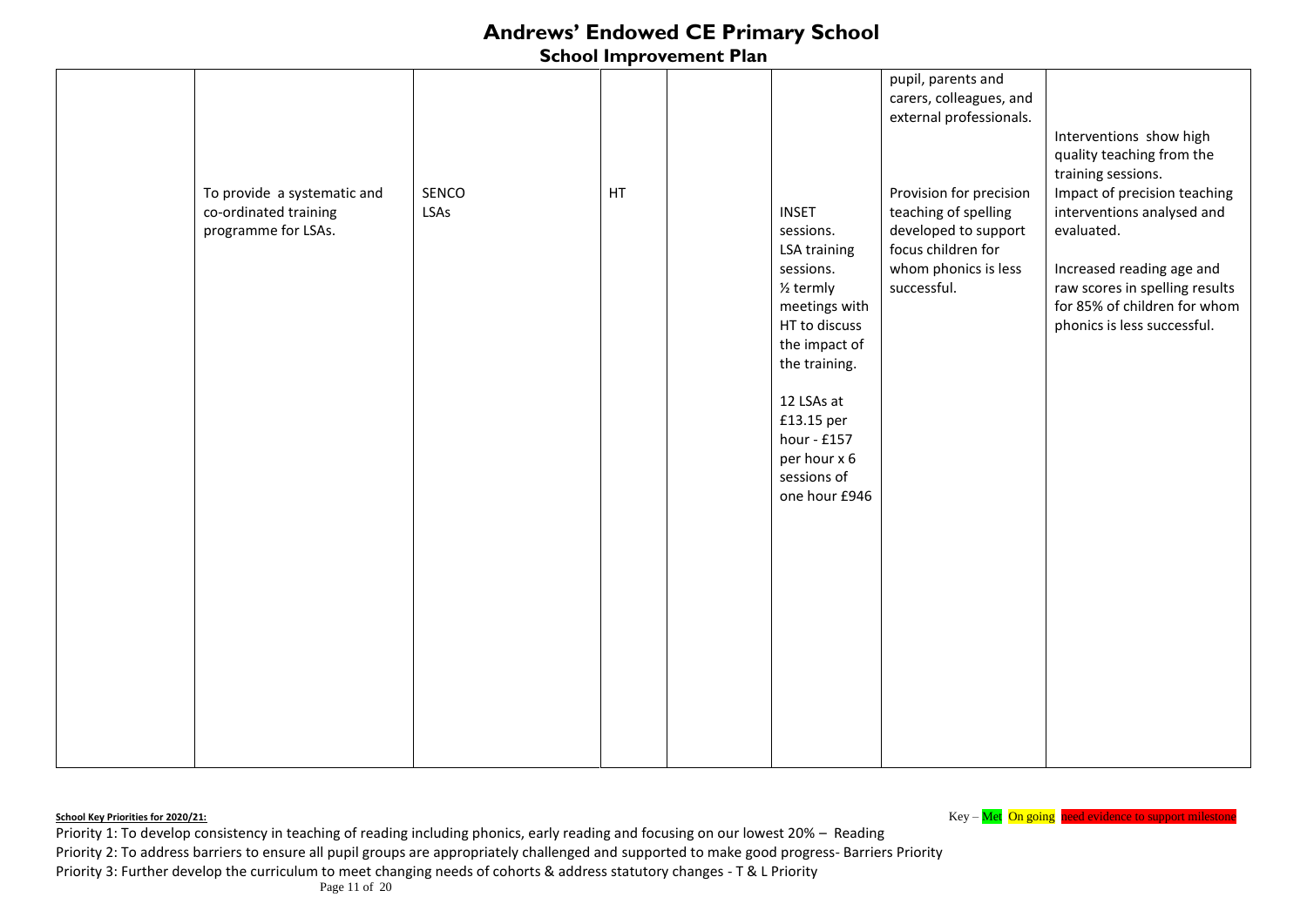**School Improvement Plan** 

| To use progress meetings       | <b>CT</b> | HT | HT Leads      | Use of PPA/                         | Staff articulate                                                                                           | 4 to 5 case studies of                                                                                                                                                                                   |
|--------------------------------|-----------|----|---------------|-------------------------------------|------------------------------------------------------------------------------------------------------------|----------------------------------------------------------------------------------------------------------------------------------------------------------------------------------------------------------|
| effectively in order for solid | <b>HT</b> |    | presentations | French                              | effective strategies                                                                                       | individual pupils are                                                                                                                                                                                    |
| plans to be created.           | SENCo     |    | to Govs.      | enrichment                          | that have had an                                                                                           | presented at Pupil Progress                                                                                                                                                                              |
|                                |           |    | Pupil         | time.                               | impact on pupil                                                                                            | meetings.                                                                                                                                                                                                |
|                                |           |    | Progress data |                                     | progress during pupil                                                                                      |                                                                                                                                                                                                          |
|                                |           |    | shared.       | £30.62 $p/hr$<br>half a day<br>£122 | progress meetings.                                                                                         | Teachers demonstrate the<br>positive and negative trends<br>from their cohorts.                                                                                                                          |
|                                |           |    |               |                                     |                                                                                                            | Teachers bring along<br>examples of work from the<br>pupils and records of<br>interventions they've<br>received to complement the<br>case studies.                                                       |
|                                |           |    |               |                                     | Completion of a whole<br>School Improving<br><b>Outcomes Summary</b><br>Plan and<br>communicated to staff. | Progress identified and<br>analysis of Completion of a<br>whole School Improving<br><b>Outcomes Summary Plan</b><br>completed. Whole school<br>trends are shared and steps<br>in place to address these. |

**School Key Priorities for 2020/21: Key – Met On going need evidence to support milestone** 

Priority 1: To develop consistency in teaching of reading including phonics, early reading and focusing on our lowest 20% – Reading Priority 2: To address barriers to ensure all pupil groups are appropriately challenged and supported to make good progress- Barriers Priority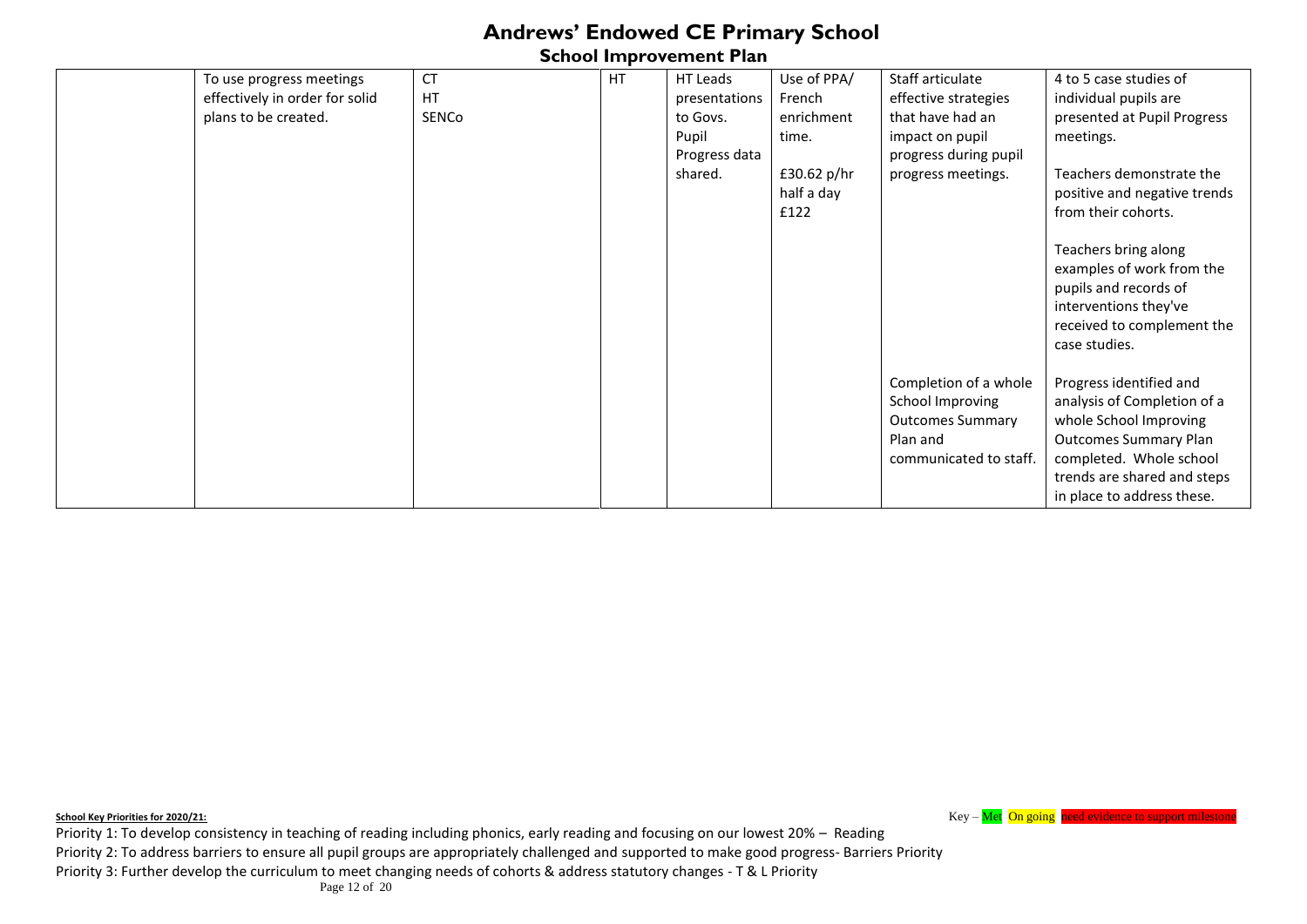### **School Improvement Plan**

| To embed a shared           | CT              | HT    | <b>Staff Meetings</b> | Staff implement the         | Evidence demonstrates                     |
|-----------------------------|-----------------|-------|-----------------------|-----------------------------|-------------------------------------------|
| understanding of what high- | Subject leaders | SENCo | <b>LSA Meetings</b>   | <b>SEN Support Guidance</b> | progress and the                          |
| quality learning            |                 |       | <b>INSET Day</b>      | for Schools document        | transference of learning into             |
| looks like.                 |                 |       |                       | in their teaching.          | the whole class context for               |
|                             |                 |       | Autumn x 2            |                             | SEND group and PPG group.                 |
|                             |                 |       | Spring x 3            | Evidence of                 |                                           |
|                             |                 |       | Summer x3             | progression                 | Explicit teaching of cognitive            |
|                             |                 |       |                       | triangulated through        | and metacognitive                         |
|                             |                 |       | INSET day             | monitoring and pupil        | strategies is evident in                  |
|                             |                 |       | £3,350                | progress meetings.          | observations of teaching and<br>learning. |
|                             |                 |       | LSAs £157 per         | Explicit instruction,       |                                           |
|                             |                 |       | hour for 12           | scaffolding and flexible    |                                           |
|                             |                 |       | staff                 | grouping are evident in     |                                           |
|                             |                 |       | $3 \times 1$ hr       | observations of             |                                           |
|                             |                 |       | sessions £471         | teaching and learning.      |                                           |
|                             |                 |       | Teachers £295         |                             |                                           |
|                             |                 |       | per hour for          |                             |                                           |
|                             |                 |       | 11 staff              |                             |                                           |
|                             |                 |       | £885 for three        |                             |                                           |
|                             |                 |       | one hour              |                             |                                           |
|                             |                 |       | sessions              |                             |                                           |
|                             |                 |       |                       |                             |                                           |
|                             |                 |       |                       |                             |                                           |
|                             |                 |       |                       |                             |                                           |
|                             |                 |       |                       |                             |                                           |
|                             |                 |       |                       |                             |                                           |
|                             |                 |       |                       |                             |                                           |
|                             |                 |       |                       |                             |                                           |
|                             |                 |       |                       |                             |                                           |
|                             |                 |       |                       |                             |                                           |
|                             |                 |       |                       |                             |                                           |
|                             |                 |       |                       |                             |                                           |
|                             |                 |       |                       |                             |                                           |
|                             |                 |       |                       |                             |                                           |
|                             |                 |       |                       |                             |                                           |

**School Key Priorities for 2020/21: Key – Met On going need evidence to support mileston**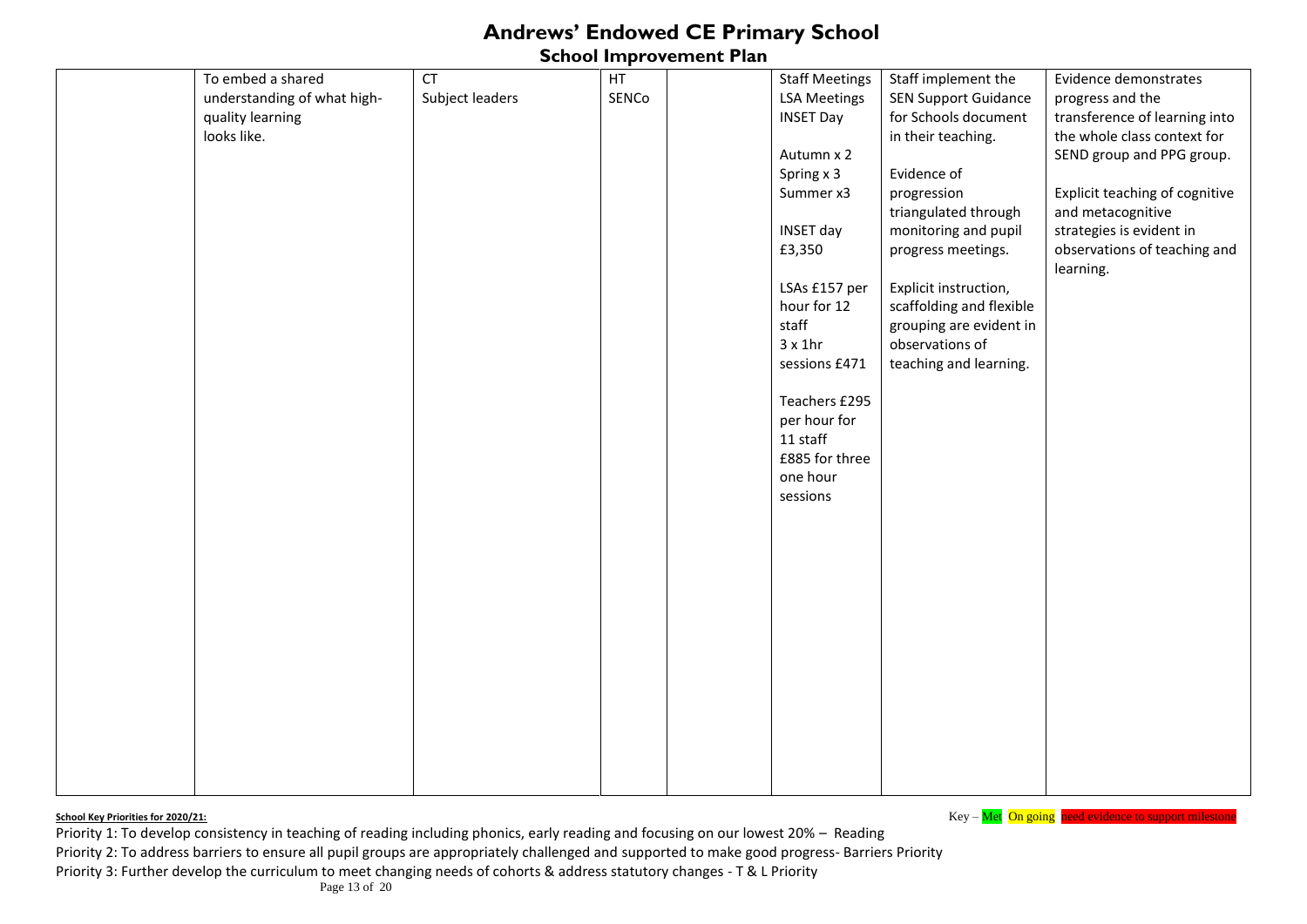**School Improvement Plan** 

| To support teachers in using<br>diagnostic assessment to<br>inform planning and teaching<br>Every teacher is supported in<br>delivering high-quality<br>teaching. | Maths Leader<br><b>Class Teachers</b><br>Subject leaders | HT | Maths Leader<br>to present a<br>report for<br>Govs.                                                | Math s INSET<br>22/10/21<br>£3,350<br>Purchase of<br>Diagnostic<br>Packs £40 per<br>year group<br>£280<br><b>Staff Meeting</b><br>time focusing<br>on long-term<br>retention of<br>knowledge,<br>fluency in key<br>skills and use<br>of<br>metacognitive<br>strategies. | Assessment cycle is<br>embedded for Maths.<br>Increased use of<br>diagnostic assessment.<br>Teaching approaches<br>ensure long-term<br>retention of<br>knowledge, fluency in<br>key skills, and<br>confident use of<br>metacognitive<br>strategies.<br>Scaffolding and flexible | Impact of actions identified<br>from diagnostic assessments<br>is evaluated.<br>Teachers hold professional<br>discussions in Key Stage<br>teams based on findings of<br>diagnostic assessment.<br>Explicit teaching of cognitive<br>and metacognitive<br>strategies are integrated in<br>teaching and learning within<br>subject and phase-specific<br>context.<br>Teaching shows common |
|-------------------------------------------------------------------------------------------------------------------------------------------------------------------|----------------------------------------------------------|----|----------------------------------------------------------------------------------------------------|-------------------------------------------------------------------------------------------------------------------------------------------------------------------------------------------------------------------------------------------------------------------------|---------------------------------------------------------------------------------------------------------------------------------------------------------------------------------------------------------------------------------------------------------------------------------|------------------------------------------------------------------------------------------------------------------------------------------------------------------------------------------------------------------------------------------------------------------------------------------------------------------------------------------------------------------------------------------|
| Develop whole school approach<br>to handwriting and spelling.                                                                                                     | English Subject Leader<br><b>Class Teachers</b>          | HT | English<br>Leader to<br>report the<br>analysis of<br>spellings and<br>handwriting<br>to Governors. | Staff meeting<br>£187 per hour<br><b>Staff Meetings</b><br>2 x staff<br>meetings<br>during<br>Autumn Term.<br>£442 per hour<br>for teachers<br>and LSAs. 2<br>meetings of 1                                                                                             | grouping shown on<br>planning.<br>Teachers address the<br>planning on LetterJoin<br>and add further depth<br>in required Year<br>Groups from the<br>Handwriting Policy.<br><b>Identified SWST</b><br>misconceptions from                                                        | misconceptions are<br>anticipated, and<br>diagnostic assessments are<br>used to uncover them.<br>Evidence of Letterjoin being<br>used during Handwriting<br>Sessions. Planning<br>amendments are in place for<br>fine and gross motor skills<br>interventions.<br>Process of teaching spelling<br>has been modified. Impact                                                              |
|                                                                                                                                                                   |                                                          |    |                                                                                                    | hour £884<br>Spelling<br>programme                                                                                                                                                                                                                                      | previous years<br>analysed and planned<br>for in the Spelling<br>curriculum.                                                                                                                                                                                                    | has been analysed.                                                                                                                                                                                                                                                                                                                                                                       |

**School Key Priorities for 2020/21: Key – Met On going need evidence to support milestone**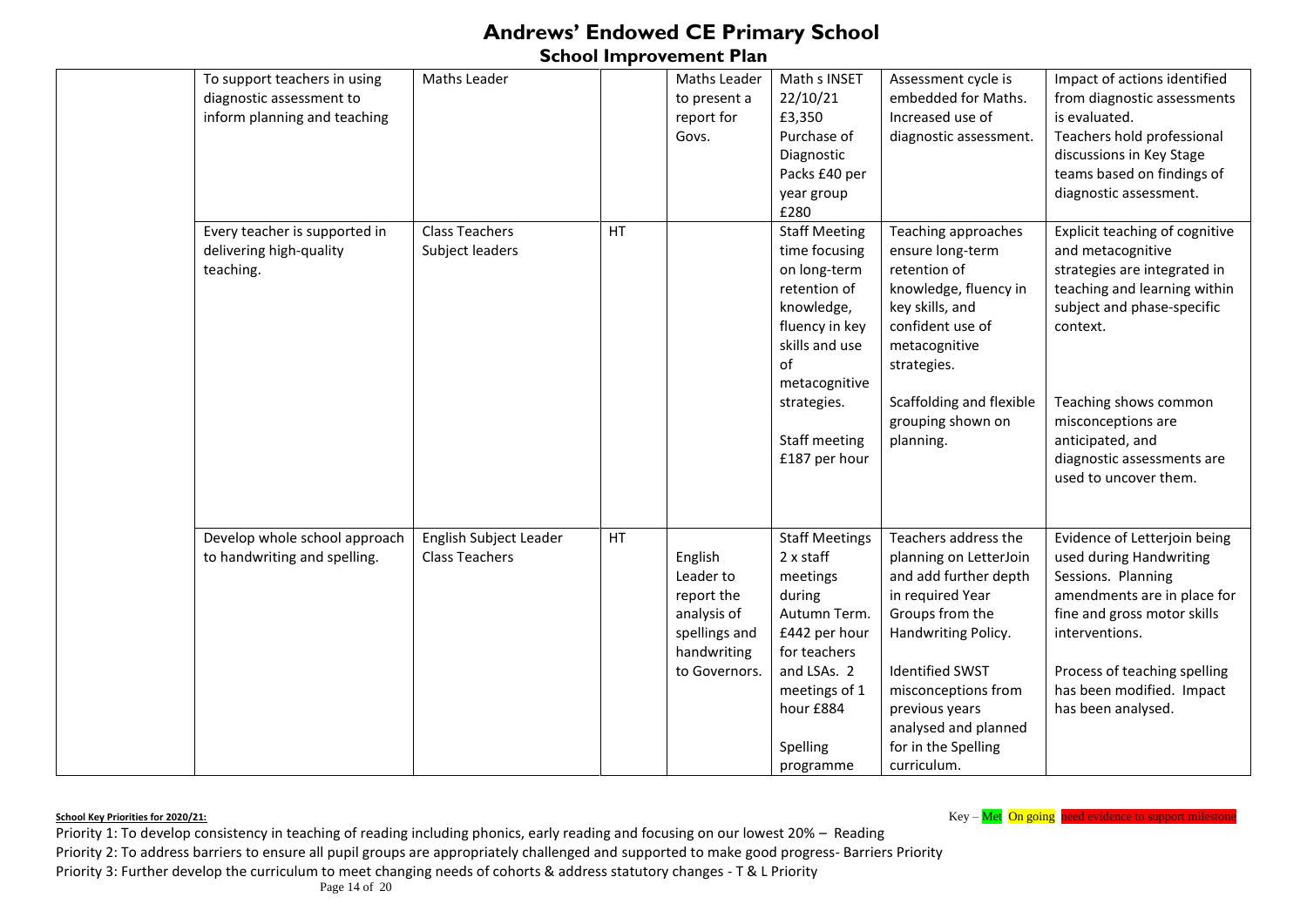### **School Improvement Plan**

|                                    |  |                        | based on Jane | Research approved            | Evidence of SWST               |
|------------------------------------|--|------------------------|---------------|------------------------------|--------------------------------|
|                                    |  |                        | Constadine.   | phonics schemes to           | misconceptions addressed       |
|                                    |  |                        |               | use going forward.           | during spelling.               |
|                                    |  |                        |               |                              | 85% of spelling ages improve   |
|                                    |  |                        |               |                              | measured via SWIST Test        |
|                                    |  |                        |               | <b>Evaluate the audit of</b> | against baseline tests.        |
|                                    |  |                        |               | the matched reading          |                                |
|                                    |  |                        |               | books for Acorns and         | SWIST and Rising Stars reflect |
|                                    |  |                        |               | Year 1.                      | improvements in spelling       |
|                                    |  |                        |               |                              | Summer 1 70% of cohort age     |
|                                    |  |                        |               |                              | appropriate                    |
|                                    |  |                        |               |                              | Summer 2 85% of cohort age     |
|                                    |  |                        |               |                              | appropriate.                   |
|                                    |  |                        |               |                              |                                |
|                                    |  |                        |               |                              | Phonics scheme has been        |
|                                    |  |                        |               |                              | identified and appropriate     |
|                                    |  |                        |               |                              | resources have been            |
|                                    |  |                        |               |                              | purchased.                     |
|                                    |  |                        |               |                              |                                |
|                                    |  |                        |               |                              | Increased number of reading    |
|                                    |  |                        |               |                              | books that are closely         |
|                                    |  |                        |               |                              | matched to the phonics         |
|                                    |  |                        |               |                              | scheme purchased for Acorns    |
|                                    |  |                        |               |                              | and Year 1 children.           |
|                                    |  |                        |               |                              |                                |
| <b>Progress Towards Milestones</b> |  | <b>Further Actions</b> |               |                              |                                |

**School Key Priorities for 2020/21: Key – Met On going need evidence to support milestone**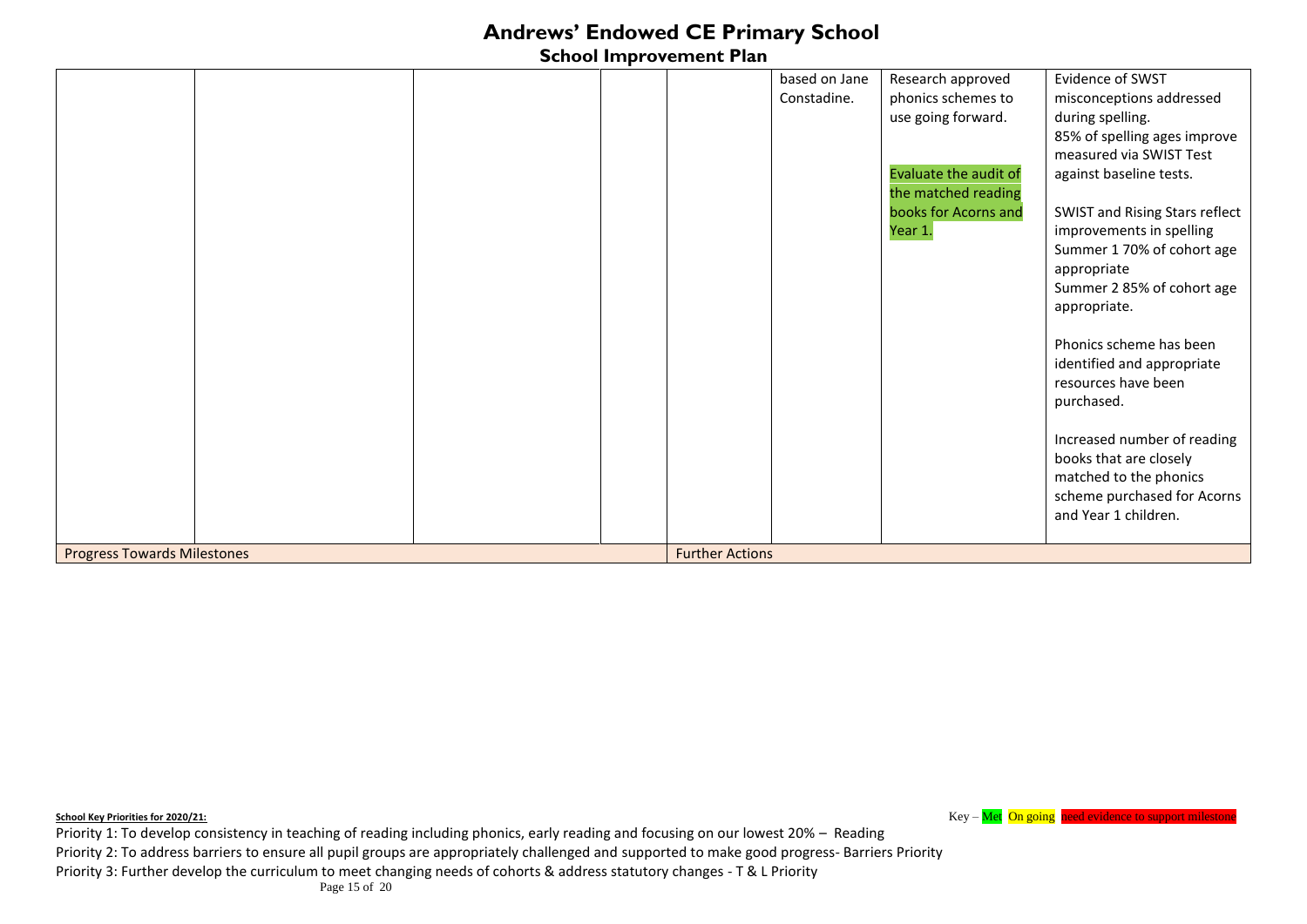**School Improvement Plan** 

| <b>Targets</b>                                                                                                                                   | <b>Evidence Base</b>                                                                                                         | <b>Monitoring Activities</b>                                                                                                   |
|--------------------------------------------------------------------------------------------------------------------------------------------------|------------------------------------------------------------------------------------------------------------------------------|--------------------------------------------------------------------------------------------------------------------------------|
| By Summer 2021                                                                                                                                   | Book monitoring feedback<br>$\bullet$                                                                                        | Learning Walks: monthly by SLT<br>$\bullet$                                                                                    |
| Increased opportunities of Cultural capital throughout the curriculum<br>$\bullet$                                                               | Learning walk records<br>$\bullet$<br>Children's books and library displays<br>$\bullet$                                     | Book monitoring: 1/2 termly subject<br>$\bullet$<br>and curriculum leaders                                                     |
| <b>EYFS Curriculum</b><br>$\bullet$                                                                                                              | Tapestry records<br>$\bullet$<br>Teachers short/medium and annotated planning<br>Lesson observations/triangulation summaries | Lesson observations: HT termly<br>$\bullet$<br>Pupil progress meetings: Sept/<br>$\bullet$<br>Nov/Feb/April/June by HT, follow |
| Embed the RSE curriculum, providing opportunities for the children to show<br>their understanding.                                               | Interviews with subject leaders shows a clear<br>$\bullet$<br>understanding of the impact of their subject                   | up with SENCo<br><b>EYFS Monitoring</b><br>$\bullet$                                                                           |
| Continue use of outdoor learning                                                                                                                 | across the curriculum<br><b>HIAS Visit reports</b><br>$\bullet$<br>Parental feedback                                         | Planning<br>$\bullet$<br>Pupil Conferencing about what they<br>$\bullet$<br>have learned.                                      |
| Planning reflects specific skills and knowledge to be taught within and across<br>a sequence of lessons                                          | <b>Pupil Progress</b><br>$\bullet$<br><b>Governor Visits</b><br>$\bullet$                                                    |                                                                                                                                |
| Planning will demonstrate that gaps in learning and skills missed have been<br>$\bullet$<br>identified and covered in long and medium term plans |                                                                                                                              |                                                                                                                                |
| Consistency in the application of GPS evidenced in writing throughout the<br>school                                                              |                                                                                                                              |                                                                                                                                |
|                                                                                                                                                  |                                                                                                                              |                                                                                                                                |
|                                                                                                                                                  |                                                                                                                              |                                                                                                                                |
|                                                                                                                                                  |                                                                                                                              |                                                                                                                                |
|                                                                                                                                                  |                                                                                                                              |                                                                                                                                |
|                                                                                                                                                  |                                                                                                                              |                                                                                                                                |
|                                                                                                                                                  |                                                                                                                              |                                                                                                                                |

**School Key Priorities for 2020/21: Key – Met On going need evidence to support milestone**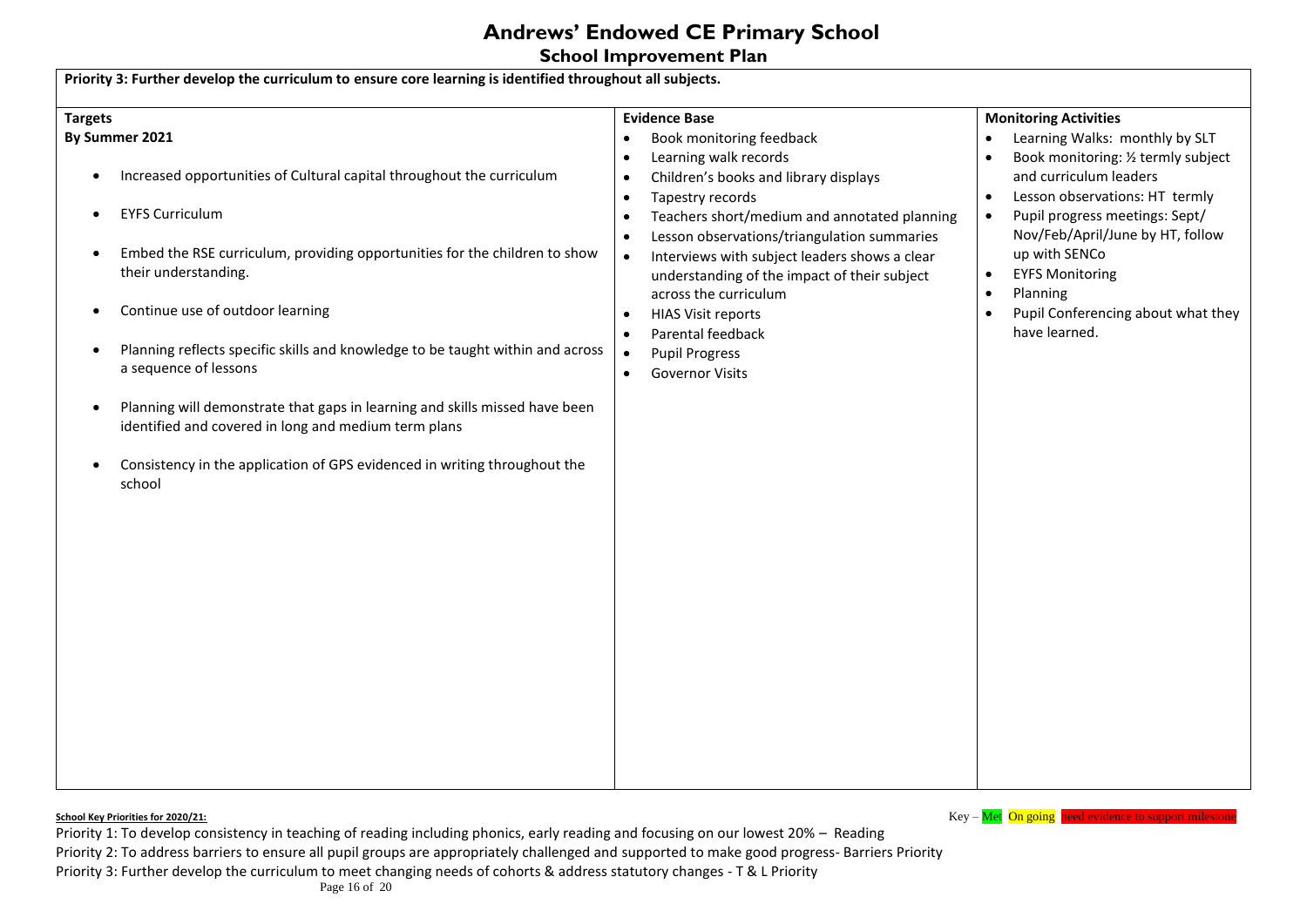### **Andrews' Endowed CE Primary School School Improvement Plan**

| Priority 3: Further develop the curriculum to meet the changing needs of cohorts and address statutory changes                                        |                                                                                                                                                                                                                                                                                                                                 |                       |                    |                                                                                |                                                                                                  |                                                                                                                                                                                                  |                                                                                                                                                                                                                                                                                                                                                                                                                               |  |  |
|-------------------------------------------------------------------------------------------------------------------------------------------------------|---------------------------------------------------------------------------------------------------------------------------------------------------------------------------------------------------------------------------------------------------------------------------------------------------------------------------------|-----------------------|--------------------|--------------------------------------------------------------------------------|--------------------------------------------------------------------------------------------------|--------------------------------------------------------------------------------------------------------------------------------------------------------------------------------------------------|-------------------------------------------------------------------------------------------------------------------------------------------------------------------------------------------------------------------------------------------------------------------------------------------------------------------------------------------------------------------------------------------------------------------------------|--|--|
| <b>Success Criteria</b>                                                                                                                               | <b>Key Actions</b>                                                                                                                                                                                                                                                                                                              | Who is accountable?   | <b>Monitoring</b>  |                                                                                | Cost                                                                                             | <b>Milestones</b>                                                                                                                                                                                | <b>Milestones</b>                                                                                                                                                                                                                                                                                                                                                                                                             |  |  |
|                                                                                                                                                       |                                                                                                                                                                                                                                                                                                                                 |                       | School/Govs        |                                                                                |                                                                                                  | <b>End of Autumn</b>                                                                                                                                                                             | <b>End of Spring</b>                                                                                                                                                                                                                                                                                                                                                                                                          |  |  |
| Planning will<br>demonstrate that<br>gaps in learning<br>and skills missed<br>have been<br>identified and<br>covered in long and<br>medium term plans | To ensure that planning formats<br>(Long/Medium and Short term)<br>for the wider curriculum clearly<br>identifies the core learning.<br>To support subject leaders to be<br>able to articulate the impact of<br>their leadership.<br>Subject leaders support other<br>staff to understand the<br>(EY/KS1/KS2)<br>core learning. | Subject leaders       | <b>KS Leaders</b>  | Subject Leads<br>presentations<br>to Govs $-$<br>rolling cycle<br>through year | Termly<br>updates of<br>the impact<br>of subjects<br>- subject<br>reports.<br>£26.84 per<br>hour | Provision of curriculum<br>matches the need of all<br>children and<br>provides a holistic<br>overview.                                                                                           | Core learning in each<br>subject has been<br>identified and is<br>evident in the long<br>term planning. Impact<br>statements have been<br>updated.<br>Subject leader and HT<br>complete monitoring<br>within their subjects.<br>Subject leaders<br>articulate the impact of<br>their leadership to key<br>stake holders.<br>Subject Leads to gather<br>evidence of progress in<br>their subject - digital<br>folders created, |  |  |
| Cultural capital<br>including diversity                                                                                                               |                                                                                                                                                                                                                                                                                                                                 |                       |                    |                                                                                |                                                                                                  |                                                                                                                                                                                                  | supported by teaching<br>staff.                                                                                                                                                                                                                                                                                                                                                                                               |  |  |
| Continue use of<br>outdoor learning                                                                                                                   | To embed the RSE curriculum<br>ensuring that baseline<br>assessments are identified.                                                                                                                                                                                                                                            | <b>Class Teachers</b> | <b>PSHE Leader</b> | <b>PSHE Leader</b><br>present to<br><b>PSHE</b><br>Governor                    | Curriculum<br>leader<br>£26.84 per<br>hour<br>1Decision<br>Sub £540                              | The MTP is followed and<br>children's baseline<br>assessments have been<br>monitored.<br>Resources used for RSE<br>are appropriate for the<br>needs of the year group<br>and are based on issues | Children's PSHE work<br>shows progression and<br>clearly shows the<br>child's learning journey<br>with baseline and end<br>assessments.<br>Resources are audited<br>to ensure they meet<br>the needs of our<br>children.                                                                                                                                                                                                      |  |  |

**School Key – Met On going need evidence to support milestone** School Key – Met On going need evidence to support milestone

Priority 1: To develop consistency in teaching of reading including phonics, early reading and focusing on our lowest 20% – Reading Priority 2: To address barriers to ensure all pupil groups are appropriately challenged and supported to make good progress- Barriers Priority Priority 3: Further develop the curriculum to meet changing needs of cohorts & address statutory changes - T & L Priority

Page 17 of 20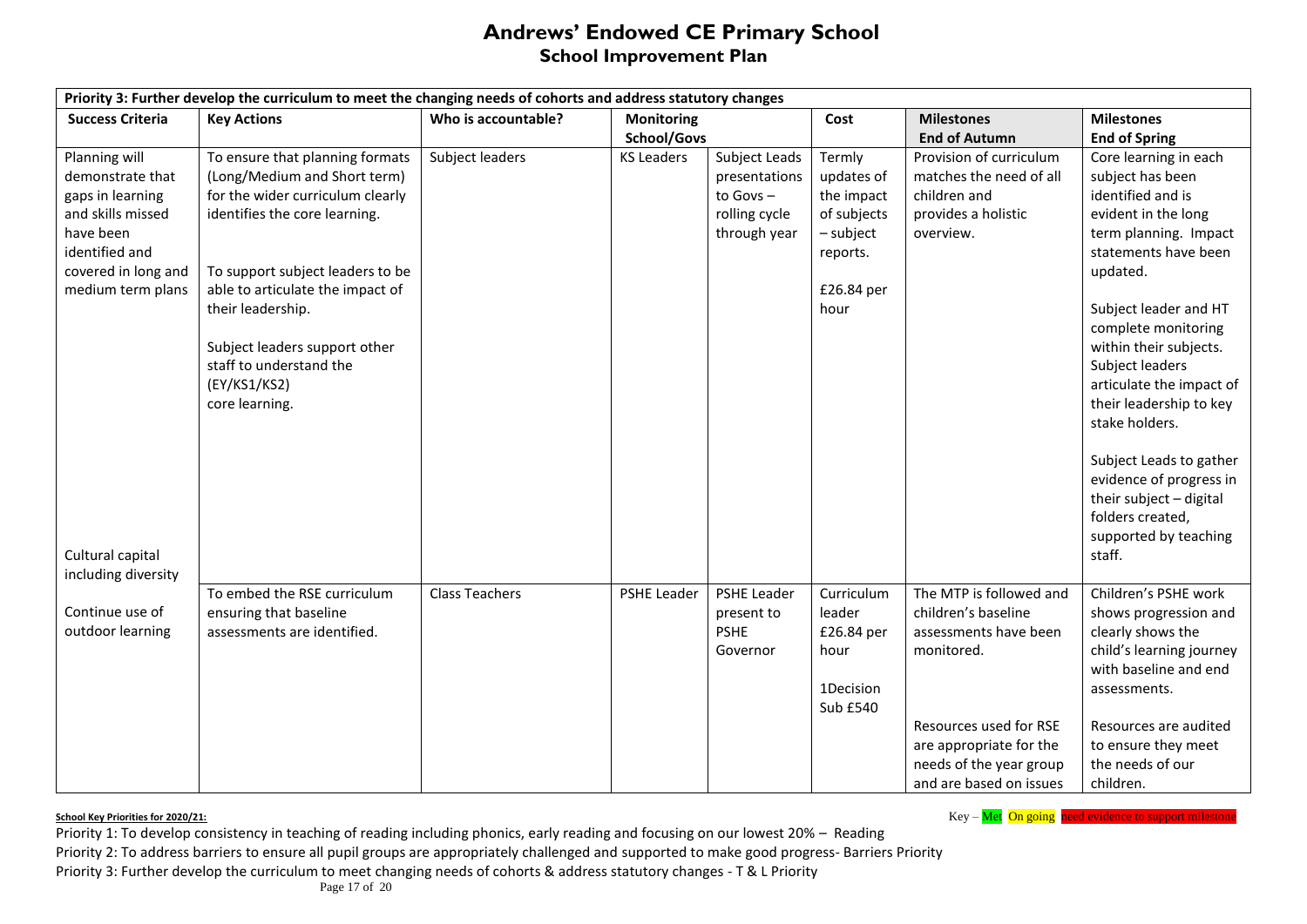**School Improvement Plan** 

|                                                                                   |                                                                                                                                                                                                                                                                                                                                                                                                   | <b>EYFS</b> | KS1 Lead | <b>EYFS Link</b> |      | relating to Hampshire<br>statistics.                                                                                                                                                                                                                                                                                                                                                                                                                                       |                                                                                                                                                                                                                                                                                                                                                                                                                                                                                                                                |
|-----------------------------------------------------------------------------------|---------------------------------------------------------------------------------------------------------------------------------------------------------------------------------------------------------------------------------------------------------------------------------------------------------------------------------------------------------------------------------------------------|-------------|----------|------------------|------|----------------------------------------------------------------------------------------------------------------------------------------------------------------------------------------------------------------------------------------------------------------------------------------------------------------------------------------------------------------------------------------------------------------------------------------------------------------------------|--------------------------------------------------------------------------------------------------------------------------------------------------------------------------------------------------------------------------------------------------------------------------------------------------------------------------------------------------------------------------------------------------------------------------------------------------------------------------------------------------------------------------------|
|                                                                                   | To create an EYFS curriculum<br>that gives all children a pathway<br>to successful, invigorated and<br>curious learning.<br>To create the learning<br>environment that has maximum<br>impact on the children and<br>allows them to revisit, rehearse,<br>consolidate and learn.<br>To manage a balance between<br>adult-interaction, adult<br>instruction and play through the<br>EYFS provision. | Year 1 CT   | HT       | Governor         | £100 | Engagement and interest<br>is purposely weaved into<br>the learning.<br><b>Practitioner articulates</b><br>how the learning<br>environment has got the<br>potential to have<br>maximum impact on the<br>children.<br>Quality of play-based<br>provision allows children<br>to revisit, rehearse,<br>consolidate and learn.<br>Areas of learning is<br>based on what our<br>children need. The<br>children's strengths and<br>areas of development<br>have been identified. | Teachers responded to<br>the Completed profiles<br>and plans have been<br>created to meet the<br>children's needs when<br>they transition to Year<br>$\mathbf{1}$ .<br>Practitioners articulate<br>the children's progress<br>and development.<br>Children are active in<br>their own learning and<br>this is recognised by<br>the practitioners.<br>The learning<br>environment gives the<br>children high quality<br>experiences and<br>develops their skills.<br>Children have<br>opportunities to<br>explore, investigate, |
| Embed the RSE<br>curriculum,<br>providing<br>opportunities for<br>the children to |                                                                                                                                                                                                                                                                                                                                                                                                   |             |          |                  |      |                                                                                                                                                                                                                                                                                                                                                                                                                                                                            | interpret and be<br>curious about the world<br>they live in 60% of the<br>lessons during the<br>week.                                                                                                                                                                                                                                                                                                                                                                                                                          |

**School Key – Met On going need evidence to support milestone** School Key – Met On going need evidence to support milestone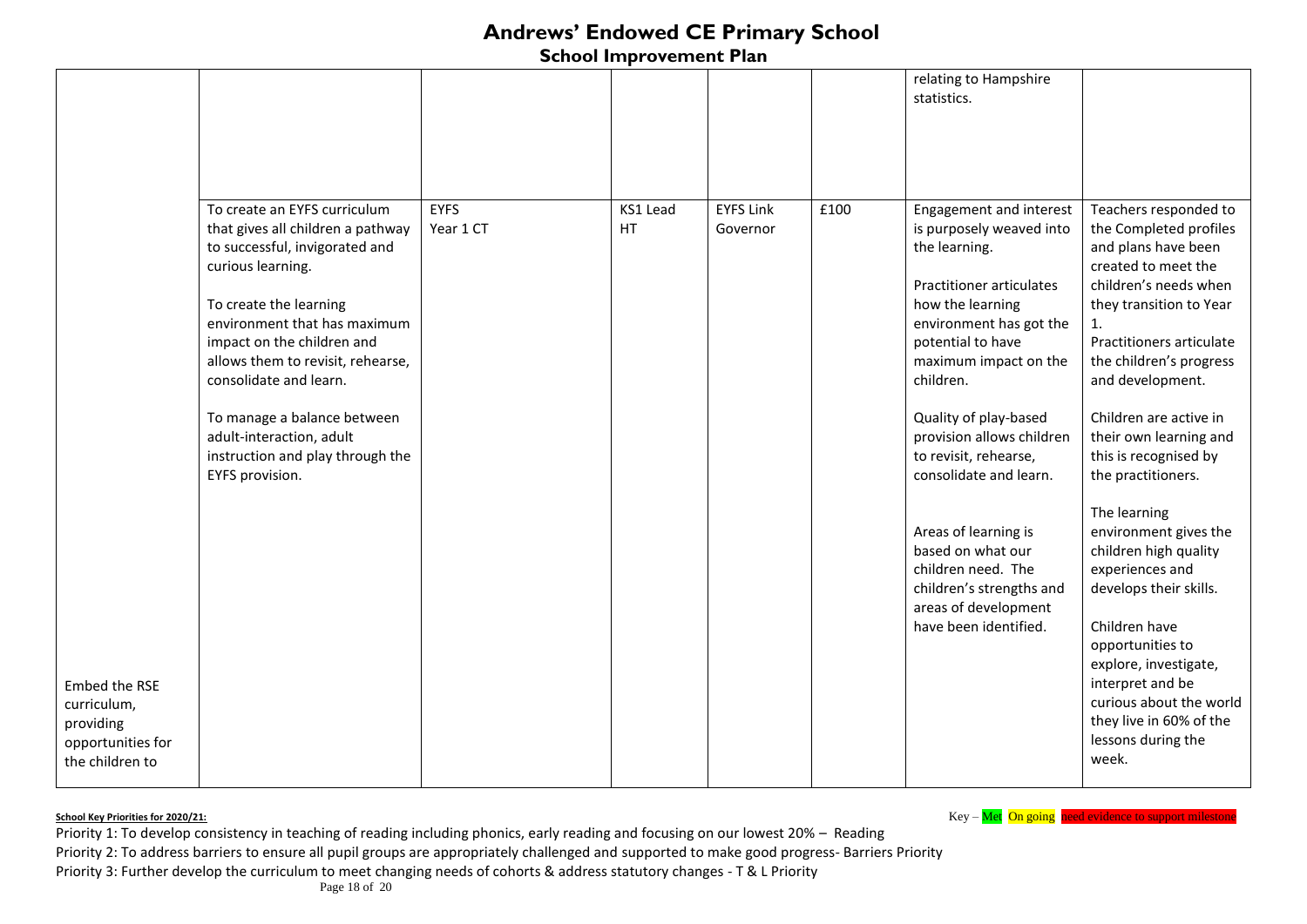### **School Improvement Plan**

| show their             | To develop the vocabulary of   |              |        |              |                      |                          | Rich texts chosen in the                       |
|------------------------|--------------------------------|--------------|--------|--------------|----------------------|--------------------------|------------------------------------------------|
| understanding.         | our learners through language  |              |        |              |                      |                          | EYFS curriculum gives                          |
|                        | exploration.                   |              |        |              |                      |                          | children the                                   |
|                        |                                |              |        |              |                      |                          | opportunity to explore                         |
|                        |                                |              |        |              |                      |                          | new vocabulary in                              |
|                        |                                |              |        |              |                      |                          | multi-sensory                                  |
|                        |                                |              |        |              |                      |                          | approaches.                                    |
|                        |                                |              |        |              |                      |                          | New vocabulary that                            |
|                        |                                |              |        |              |                      |                          | has been explored is                           |
|                        |                                |              |        |              |                      |                          | displayed as vocabulary                        |
|                        |                                |              |        |              |                      |                          | bunting within the class                       |
|                        |                                |              |        |              |                      |                          | environment.                                   |
|                        |                                |              |        |              |                      |                          | Vocabulary mats are                            |
| <b>EYFS Curriculum</b> |                                |              |        |              |                      |                          |                                                |
| Evidence that          |                                |              |        |              |                      |                          | sent home on a Friday<br>to parents which help |
| children are           |                                |              |        |              |                      |                          | children comprehend                            |
|                        |                                |              |        |              |                      |                          | and use new                                    |
| applying               |                                |              |        |              |                      |                          | vocabulary.                                    |
| conceptual             |                                |              |        |              |                      |                          |                                                |
| variation              | To ensure children have a      | Maths Leader | Maths  | Progress     | Maths Inset          | Planning is adapted to   | Maths planning shows                           |
| consistently           | conceptual knowledge linked to | <b>CT</b>    | Leader | report pf    | $\frac{1}{2}$ a day. | accommodate the 'over    | good use of the links                          |
| Adults' use of         | their procedural knowledge.    |              |        | Maths since  | £1,675               | lap' between recovery    | between domains.                               |
|                        |                                |              |        | last OFSTED  | $2x$ staff           | and curriculum           |                                                |
| assessment is          |                                |              |        | report       | meetings             | completion.              |                                                |
| effective in forming   |                                |              |        | written for  | during               |                          |                                                |
| planning across the    |                                |              |        | HT who will  | Autumn               | Mathematical structures  |                                                |
| curriculum (also       |                                |              |        | report to CW | Term.                | through careful use of   |                                                |
| Priority 1?)           |                                |              |        | School       | Staff                | representations enhance  |                                                |
|                        |                                |              |        | Improvement  | meetings             | children's access to the |                                                |
|                        |                                |              |        | Officer      | for all staff        | Maths learning.          |                                                |
|                        |                                |              |        |              | £884                 |                          |                                                |
|                        |                                |              |        | Autumn 1     |                      | Links between domains    | Children are able to                           |
|                        |                                |              |        | Maths        |                      | have been modelled and   | articulate the links that                      |
|                        |                                |              |        | Governor to  |                      | children show greater    | they use within their                          |
|                        |                                |              |        | monitor the  |                      | confidence in conceptual | Maths learning.                                |
|                        |                                |              |        | Maths.       |                      | knowledge.               |                                                |
|                        |                                |              |        |              |                      | Pupils maintain their    | ARE to 84% and GDS to                          |
|                        |                                |              |        |              |                      | knowledge and their      | 29%                                            |

**School Key – Met On going need evidence to support milestone** School Key – Met On going need evidence to support milestone

Priority 1: To develop consistency in teaching of reading including phonics, early reading and focusing on our lowest 20% – Reading Priority 2: To address barriers to ensure all pupil groups are appropriately challenged and supported to make good progress- Barriers Priority Priority 3: Further develop the curriculum to meet changing needs of cohorts & address statutory changes - T & L Priority

Page 19 of 20